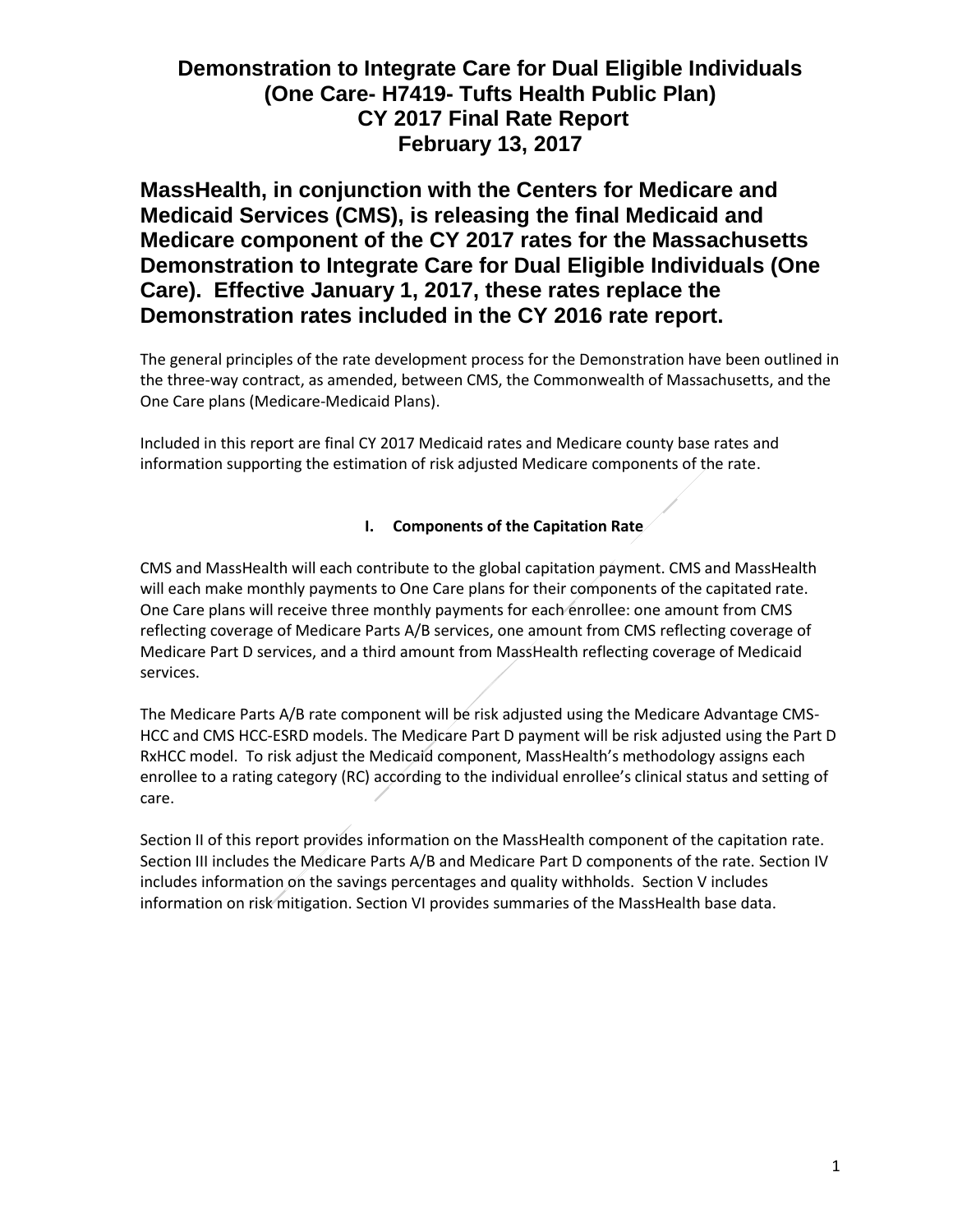## **II. MassHealth Component of the Rate – CY 2017**

MassHealth county rates are included below, accompanied by supporting information pertinent to their development. This content includes historical base data production details, adjustments applied to the historical base data, and trend factors used to project historical base data forward to the contract period.

## **MassHealth Component of Rate:**

MassHealth rates for CY 2017 effective January 1, 2017 through December 31, 2017 are listed below, by Massachusetts county and MassHealth rating category for the Demonstration. The rates below do not include application of the 1.25% quality withhold (see Section IV). The rates below do include the savings percentage of 0.25% (see Section IV) for Demonstration Year 4.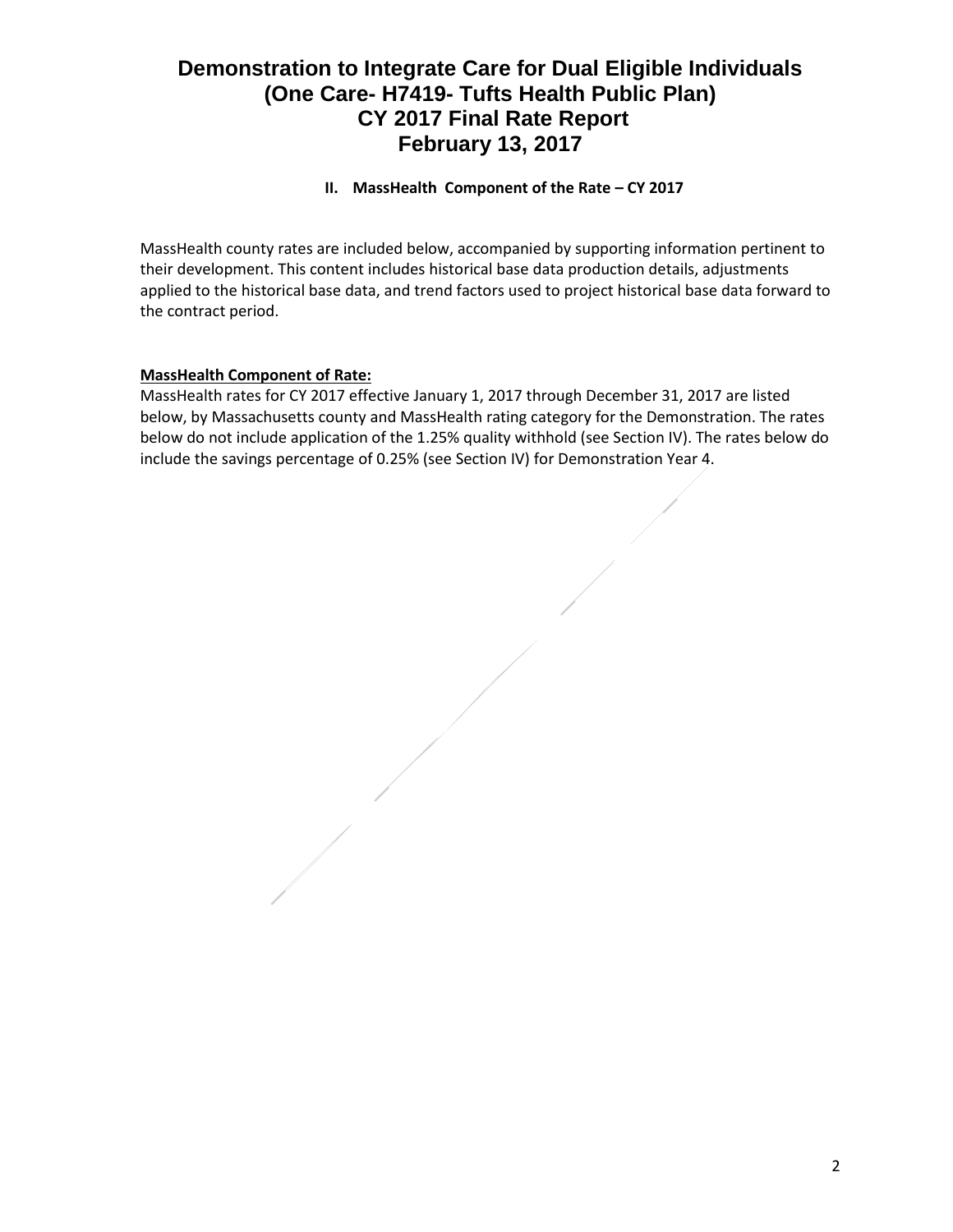| <b>MassHealth Component of County Rate</b>          |                                            |                                                                                  |                                                                                       |                                                 |                                                         |                                |
|-----------------------------------------------------|--------------------------------------------|----------------------------------------------------------------------------------|---------------------------------------------------------------------------------------|-------------------------------------------------|---------------------------------------------------------|--------------------------------|
| Effective January 1, 2017 through December 31, 2017 |                                            |                                                                                  |                                                                                       |                                                 |                                                         |                                |
| County                                              | $C1 -$<br><b>Community</b><br><b>Other</b> | $C2A -$<br><b>Community</b><br><b>High</b><br><b>Behavioral</b><br><b>Health</b> | $C2B -$<br><b>Community</b><br><b>Very High</b><br><b>Behavioral</b><br><b>Health</b> | $C3A - High$<br><b>Community</b><br><b>Need</b> | $C3B - Very$<br>High<br><b>Community</b><br><b>Need</b> | $F1 - Facility-$<br>based Care |
| Essex                                               | \$126.95                                   | \$443.42                                                                         | \$719.10                                                                              | \$3,108.66                                      | \$5,414.80                                              | \$9,529.75                     |
| Franklin                                            | \$126.09                                   | \$432.65                                                                         | \$701.29                                                                              | \$2,973.50                                      | \$5,185.18                                              | \$9,003.10                     |
| Hampden                                             | \$126.09                                   | \$432.65                                                                         | \$701.29                                                                              | \$2,973.50                                      | \$5,185.18                                              | \$9,003.10                     |
| Hampshire                                           | \$126.09                                   | \$432.65                                                                         | \$701.29                                                                              | \$2,973.50                                      | \$5,185.18                                              | \$9,003.10                     |
| Middlesex                                           | \$126.95                                   | \$443.42                                                                         | \$719.10                                                                              | \$3,108.66                                      | \$5,414.80                                              | \$9,529.75                     |
| <b>Norfolk</b>                                      | \$126.95                                   | \$443.42                                                                         | \$719.10                                                                              | \$3,108.66                                      | \$5,414.80                                              | \$9,529.75                     |
| Plymouth                                            | \$136.75                                   | \$463.27                                                                         | \$751.77                                                                              | \$3,240.58                                      | \$5,640.96                                              | \$7,667.92                     |
| <b>Suffolk</b>                                      | \$126.95                                   | \$443.42                                                                         | \$719.10                                                                              | \$3,108.66                                      | \$5,414.80                                              | \$9,529.75                     |
| Worcester                                           | \$126.09                                   | \$432.65                                                                         | \$701.29                                                                              | \$2,973.50                                      | \$5,185.18                                              | \$9,003.10                     |
| Statewide*                                          | \$126.85                                   | \$439.04                                                                         | \$711.85                                                                              | \$3,051.58                                      | \$5,316.17                                              | \$9,341.29                     |

\* Rate applies to eligible One Care members living in one of the five counties excluded from the One Care service area (Barnstable, Berkshire, Bristol, Dukes, and Nantucket).

## **Historical Base Data Development:**

The historical Medicaid and Medicare-Medicaid crossover expenditures for SFY2014 and SFY2015, with incurred but not reported (IBNR) completion adjustments applied, formed the historical base data used to develop the MassHealth component of the rates.

The historical base data can be created by taking Medicaid and crossover expenditures reported in the MassHealth Information Sharing Package shared with One Care plans, using the mapping provided below to map detailed base data categories of service to rate development categories of service, mapping One Care counties to geographic regions (see *Counties and Regions* subsection), and applying the completion factors included below. For convenience, per member per month (PMPM) expenditures with IBNR are provided at the end of this report in Section VI for Medicaid and crossover claims by calendar year, region, rating category and category of service.

## *Rating Categories*:

MassHealth assigns members to a rating category based on institutional status (long-term facility versus community), diagnosis information, and the minimum data set — home care (MDS–HC) assessment tool. Because rates are set based on historical FFS claims data, for rate-setting purposes, MassHealth stratifies members into rating categories using a proxy method, which is summarized in the table below.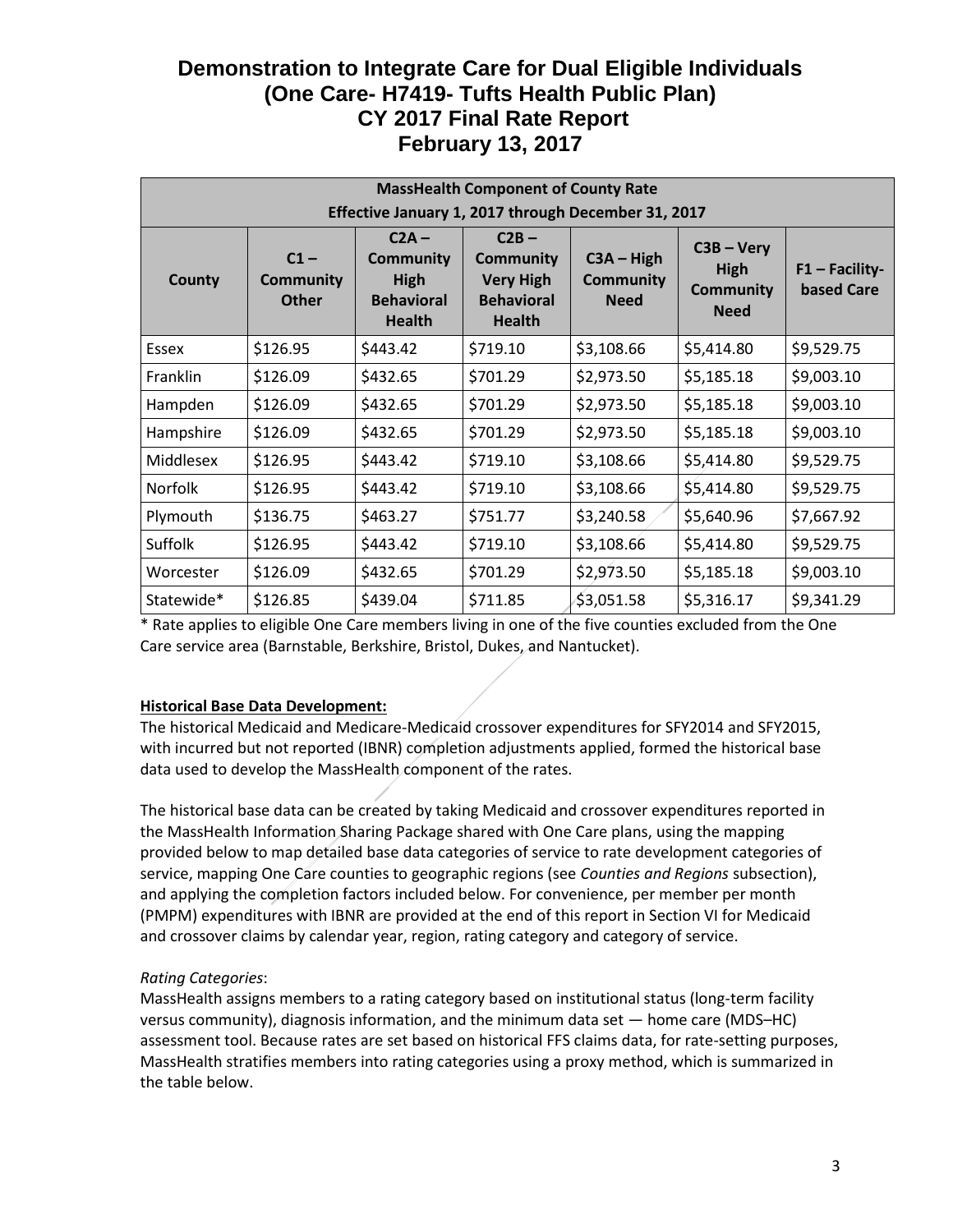| <b>Rating Category</b>  | <b>Description</b>                                                                                                                                                                                                                                                                                      |  |  |  |
|-------------------------|---------------------------------------------------------------------------------------------------------------------------------------------------------------------------------------------------------------------------------------------------------------------------------------------------------|--|--|--|
| F1: Facility-Based Care | <b>Demonstration Process</b>                                                                                                                                                                                                                                                                            |  |  |  |
|                         | Includes individuals identified by MassHealth as having a long-term<br>facility stay of more than 90 days. Applicable facilities include nursing<br>facilities, chronic rehabilitation, and psychiatric hospitals.                                                                                      |  |  |  |
|                         | Proxy Method                                                                                                                                                                                                                                                                                            |  |  |  |
|                         | The base data for this rating category was developed based on<br>member months and expenditures in a facility beyond the first 90<br>days. Applicable facilities include nursing facilities, chronic<br>rehabilitation, and psychiatric hospitals.                                                      |  |  |  |
| C3: Community Tier 3    | <b>Demonstration Process</b>                                                                                                                                                                                                                                                                            |  |  |  |
|                         | Includes individuals who do not meet F1 criteria and for whom a<br>MDS-HC assessment indicates:                                                                                                                                                                                                         |  |  |  |
|                         | Have a skilled nursing need to be met by the One Care plan seven<br>٠<br>days a week.                                                                                                                                                                                                                   |  |  |  |
|                         | Have two or more activities of daily living (ADL) limitations, and<br>$\bullet$<br>three or more days a week of skilled nursing needs to be met by<br>the One Care plan.                                                                                                                                |  |  |  |
|                         | Have four or more ADL limitations.                                                                                                                                                                                                                                                                      |  |  |  |
|                         | Proxy Method                                                                                                                                                                                                                                                                                            |  |  |  |
|                         | The base data for this rating category was developed based on<br>member months and expenditures not in F1 that are within episodes<br>of three plus consecutive months in which a member is in a facility<br>and/or using more than \$500 in community-based long-term services<br>and supports (LTSS). |  |  |  |
|                         |                                                                                                                                                                                                                                                                                                         |  |  |  |

 $\begin{array}{c} \begin{array}{c} \begin{array}{c} \begin{array}{c} \end{array} \\ \begin{array}{c} \end{array} \end{array} \end{array} \end{array}$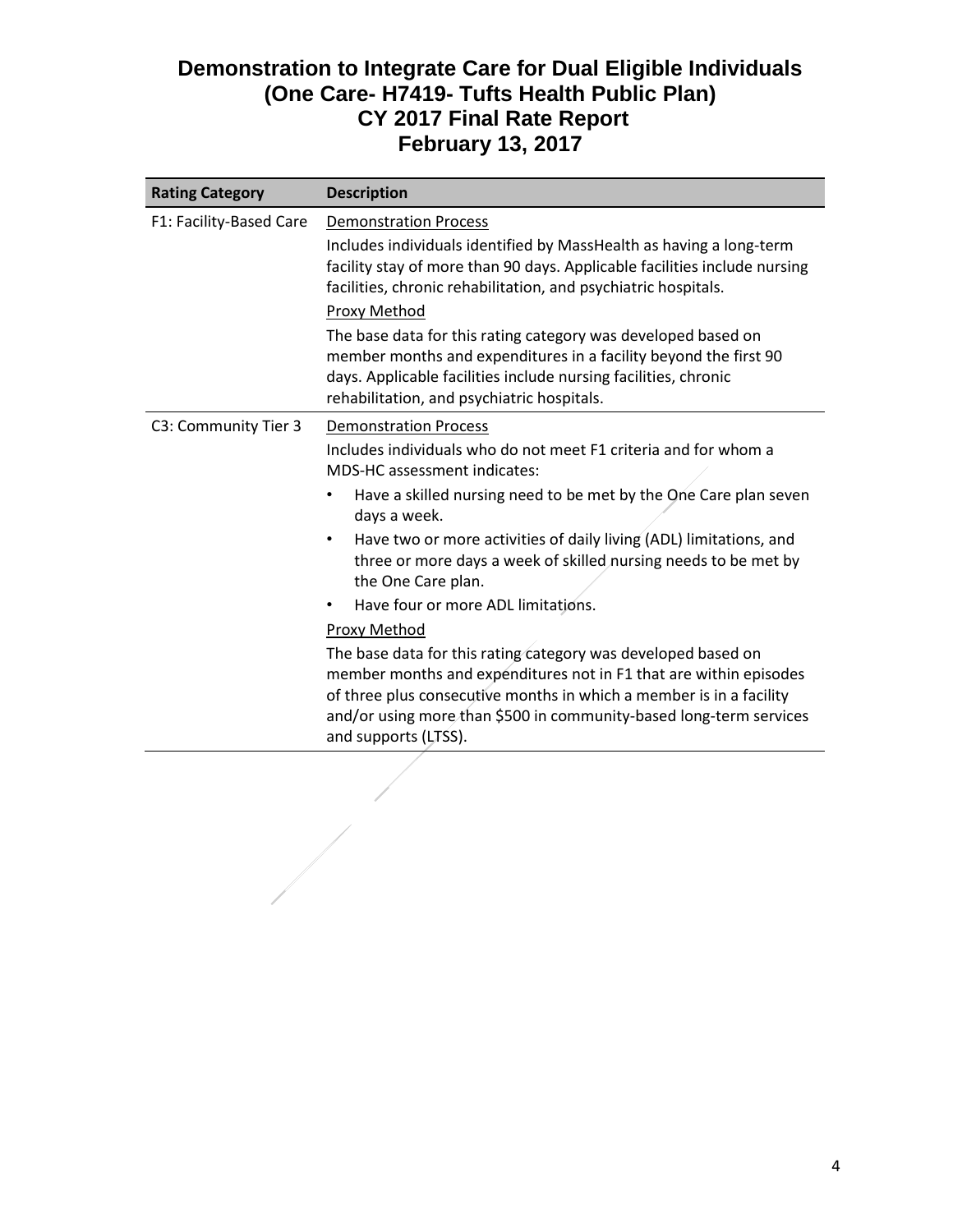| C2: Community Tier 2 | <b>Demonstration Process</b><br>Includes individuals who do not meet F1 or C3 criteria and who have<br>one or more of the following behavioral health diagnoses listed by<br>ICD-10 code, validated by medical records, reflecting an ongoing,<br>chronic condition such as schizophrenia or episodic mood disorders,<br>psychosis, or alcohol/drug dependence, not in remission: |
|----------------------|-----------------------------------------------------------------------------------------------------------------------------------------------------------------------------------------------------------------------------------------------------------------------------------------------------------------------------------------------------------------------------------|
|                      | F10.20-F10.29, excluding F10.21.                                                                                                                                                                                                                                                                                                                                                  |
|                      | F11.20-F11.29, excluding F11.21.                                                                                                                                                                                                                                                                                                                                                  |
|                      | F12.20-F12.29, excluding F12.21.                                                                                                                                                                                                                                                                                                                                                  |
|                      | F13.20-F13.29, excluding F13.21.                                                                                                                                                                                                                                                                                                                                                  |
|                      | F14.20-F14.29, excluding F14.21.                                                                                                                                                                                                                                                                                                                                                  |
|                      | F15.20-F15.29, excluding F15.21.                                                                                                                                                                                                                                                                                                                                                  |
|                      | F16.20-F16.29, excluding F16.21.                                                                                                                                                                                                                                                                                                                                                  |
|                      | F18.20-F18.29, excluding F18.21.                                                                                                                                                                                                                                                                                                                                                  |
|                      | F19.20-F19.29, excluding F19.21.                                                                                                                                                                                                                                                                                                                                                  |
|                      | F20.0-F20.9, F25.0-F25.9 (schizophrenia).                                                                                                                                                                                                                                                                                                                                         |
|                      | F28, F9 (other psychosis).                                                                                                                                                                                                                                                                                                                                                        |
|                      | F30.0-F30.9 (bipolar).                                                                                                                                                                                                                                                                                                                                                            |
|                      | F31.0-F31.9 (bipolar).                                                                                                                                                                                                                                                                                                                                                            |
|                      | F32.0-F32.9 (major depression).                                                                                                                                                                                                                                                                                                                                                   |
|                      | F33.0-F33.9 (major depression).                                                                                                                                                                                                                                                                                                                                                   |
|                      | F34.8, F34.9, F39 (mood disorders).                                                                                                                                                                                                                                                                                                                                               |
|                      | <b>Proxy Method</b><br>The base data for this rating category was developed based on<br>member months and expenditures not in F1 or C3, who had any claims                                                                                                                                                                                                                        |

in the Medicaid FFS data with a qualifying diagnosis (listed above) and/or non-outpatient claims in the Medicare–Medicaid crossover or Medicare FFS data with a qualifying diagnosis (listed above).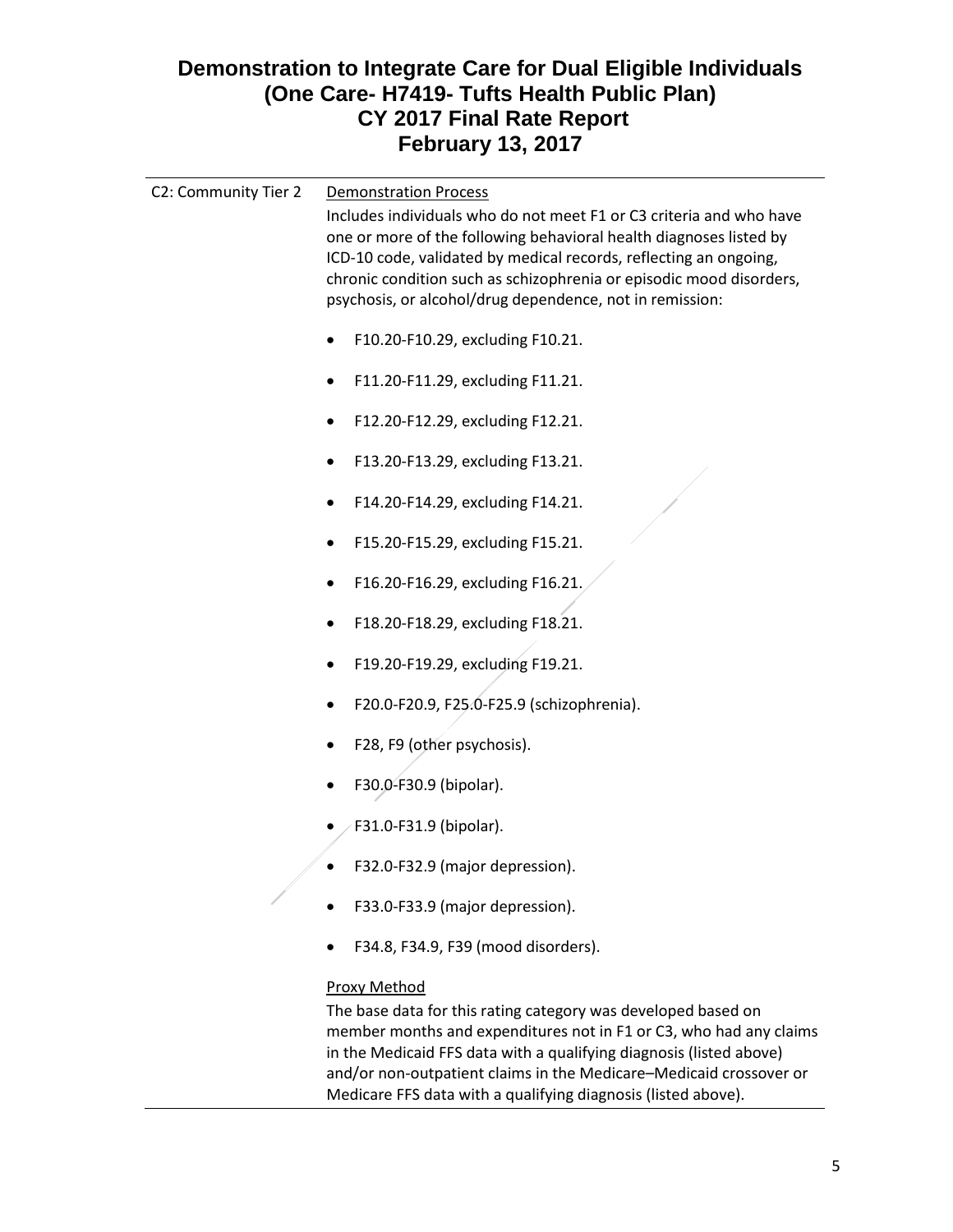| <b>Rating Category</b>                    | <b>Description</b>                                                                                                               |
|-------------------------------------------|----------------------------------------------------------------------------------------------------------------------------------|
| C1: Community Tier 1<br>- Community Other | <b>Demonstration Process</b><br>Includes individuals in the community who do not meet the F1, C3, or<br>C <sub>2</sub> criteria. |
|                                           | Proxy Method                                                                                                                     |
|                                           | The base data for this rating category was developed based on<br>member months and expenditures not in F1, C3, or C2.            |

After an enrollee is assessed, the MDS-HC assessed rating category may differ from the rating category into which he or she was proxied at enrollment. To address this issue, MassHealth began making retroactive rating category adjustments to plans' monthly capitation payments in October 2014, compensating plans for up to 3 months of difference between assessed and proxied rating categories.

## **C2 Rating Category Split**

In order to further mitigate risk of adverse risk selection to One Care plans, MassHealth will further refine the C2 RC, classifying enrollees into:

- C2A: Community Tier 2 Community High Behavioral Health
- C2B: Community Tier 2 Community Very High Behavioral Health

The C2B rating category includes all the requirements of the 2013 C2-Community High Behavioral Health rating category, but also includes criteria related to specific co-morbid behavioral health and substance abuse conditions. The C2B rating category will include individuals with at least one mental health diagnosis (ICD-10 F20.0-F20.9, F25.0-F25.9, F30.0-F30.9, F31.0-F31.9, F32.0-F32.9, F33.0- F33.9, F28, F29, F34.8, F34.9, or F39), *and* at least one substance abuse diagnosis (ICD-10 F10.20- F10.29, F11.20-F11.29, F12.20-F12.29, F13.20-F13.29, F14.20-F14.29, F15.20-F15.29, F16.20-F16.29, F18.20-F18.29, or F19.20-F19.29). Any individual that meets the overall C2 criteria, but does not meet the C2B criteria, would be classified as C2A.

## **C3 Rating Category Split**

In order to further mitigate risk of adverse risk selection to One Care plans, MassHealth will further refine the C3 RC, classifying enrollees into:

- C3A: Community Tier 3 High Community Need
- C3B: Community Tier 3 Very High Community Need

The C3B rating category includes all the requirements of the 2013 C3-High Community Needs rating category, but also includes criteria related to specific diagnoses. The C3B rating category will include individuals with a diagnosis of Quadriplegia (ICD-10 G80.0 or G82.50-G82.54), ALS (ICD-10 G12.21), Muscular Dystrophy (ICD-10 G71.0 or G71.2), and/or Respirator Dependence (ICD-10 Z99.11 or Z99.12). Any individual that meets the overall C3 criteria, but does not meet the C3B criteria, would be classified as C3A.

#### **Rate Relativity Factors**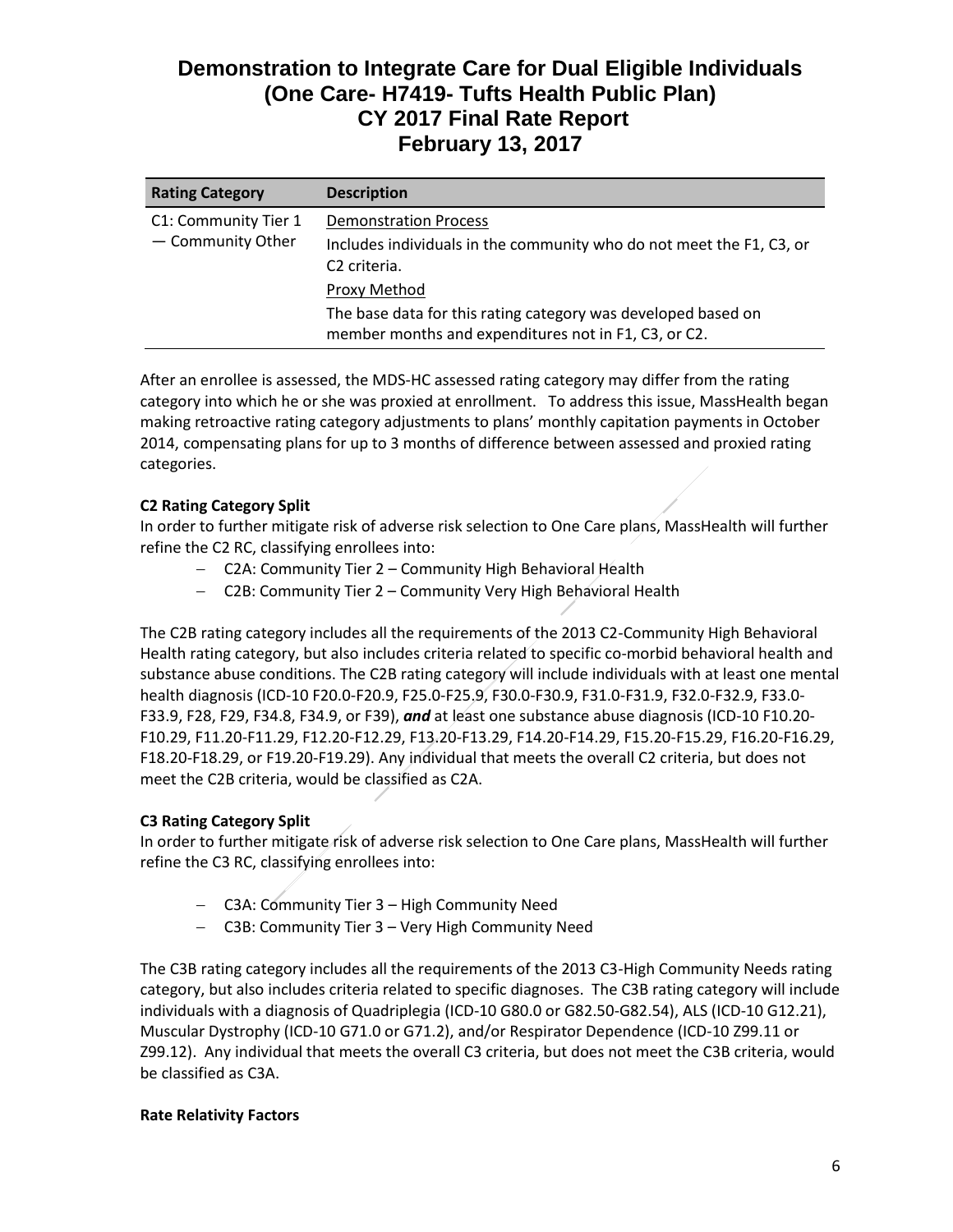The rate relativity process used to develop the capitation rates for the C2A/C2B and C3A/C3B rating categories can be described at a high level as:

- Relative total costs of C2A/C2B and C3A/C3B to the overall C2 and C3 rating categories, respectively, were developed using the base data.
- Projected costs for the C2 and C3 rating categories were developed by region following the same process as was used for CY 2013 rates.
- The C2A/C2B and the C3A/C3B relativity factors were applied to the total projected medical PMPM for the C2 and C3 rating categories, respectively, to develop projected costs for the C2A/C2B and C3A/C3B rating categories.
- Adjustments for administration, seasonality, savings and enrollee contribution to care were applied to produce the final capitation rates.

The C2A and C2B rate relativity factors applied to the C2 projected expenditures are:

|      | Eastern  | Western  | The Cape |
|------|----------|----------|----------|
| C2A  | $-9.7\%$ | $-9.9\%$ | $-16.6%$ |
| C2B. | 49.3%    | 49.0%    | 37.9%    |

The C3A and C3B rate relativity factors applied to the C3 projected expenditures are:

|     | Eastern | Western  | The Cape |
|-----|---------|----------|----------|
| C3A | $-2.9%$ | $-0.7\%$ | $-1.3%$  |
| CRR | 69.6%   | 73.4%    | 72.4%    |

## *Category of Service Mapping:*

The following is a category of service mapping between the services reflected in the MassHealth base data and the service categories used in the rate development process. Descriptions of the MassHealth detailed categories of service can be found in Section 3 of the MassHealth Information Sharing Package, "Base Data Detail."

#### Medicaid Claims:

| <b>Rate Development</b><br><b>Category of Service</b> | <b>MassHealth Base Data</b><br><b>Detailed Category of Service</b> |
|-------------------------------------------------------|--------------------------------------------------------------------|
| Inpatient - Non-MH/SA                                 | IP - Non-Behavioral Health                                         |
| Inpatient MH/SA                                       | IP - Behavioral Health                                             |
| <b>Hospital Outpatient</b>                            | <b>Hospital Outpatient</b>                                         |
| <b>Outpatient MH/SA</b>                               | <b>Outpatient BH</b>                                               |
| Professional                                          | Professional                                                       |
| <b>HCBS/Home Health</b>                               | <b>Community LTSS</b>                                              |
| <b>LTC Facility</b>                                   | LTC                                                                |
| Pharmacy (Non-Part D)                                 | Non-Part D Pharmacy                                                |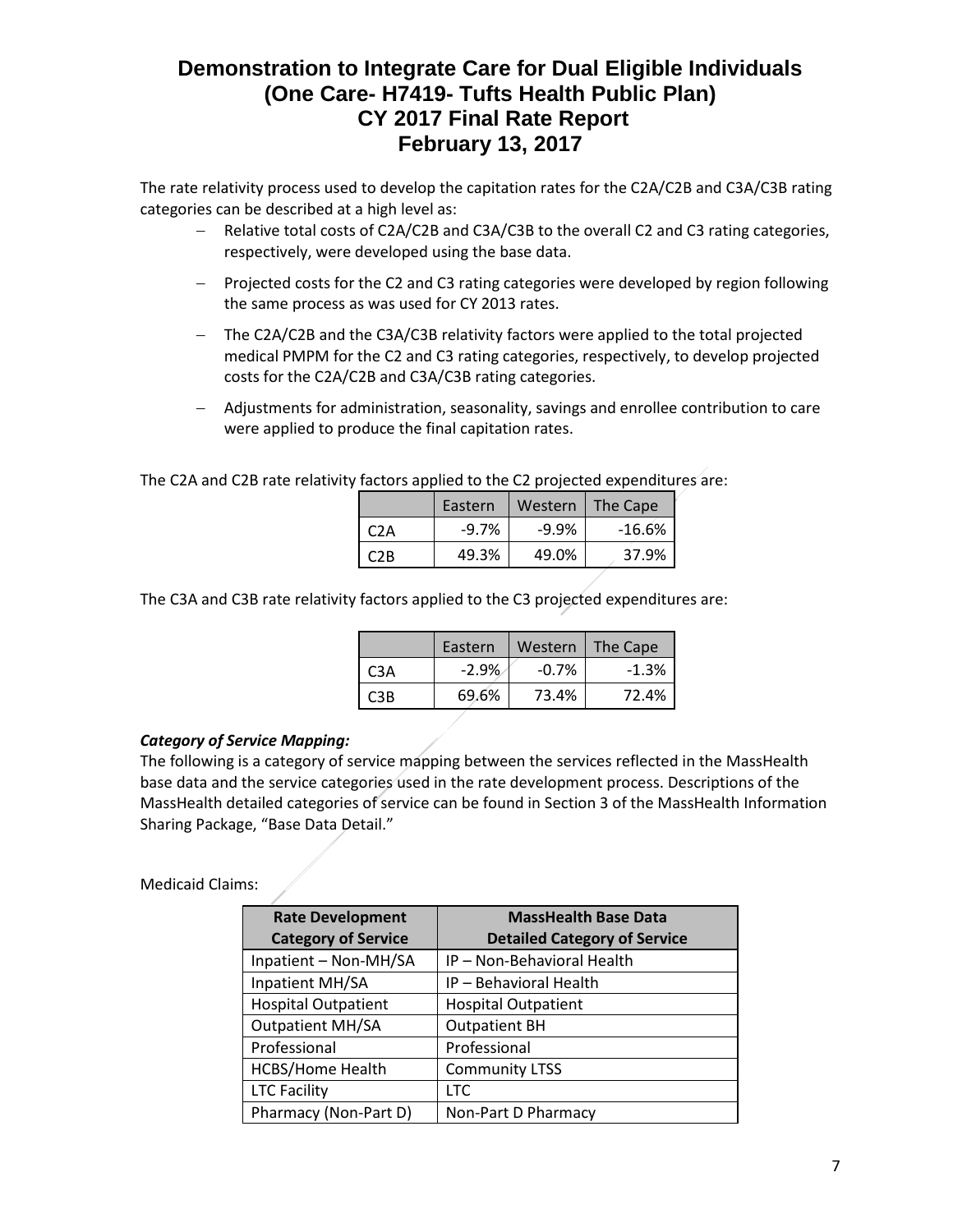| DME and Supplies | DME and Supplies      |
|------------------|-----------------------|
| Transportation   | Transportation        |
| All Other        | <b>Other Services</b> |

Crossover Claims:

| <b>Rate Development</b><br><b>Category of Service</b> | <b>MassHealth Base Data</b><br><b>Detailed Category of Service</b> |  |  |  |
|-------------------------------------------------------|--------------------------------------------------------------------|--|--|--|
| Inpatient - Non-MH/SA                                 | IP - Non-Behavioral Health                                         |  |  |  |
| Inpatient MH/SA                                       | IP - Mental Health                                                 |  |  |  |
|                                                       | IP - Substance Abuse                                               |  |  |  |
| <b>Hospital Outpatient</b>                            | HOP - ER / Urgent Care                                             |  |  |  |
|                                                       | HOP - Lab / Rad                                                    |  |  |  |
|                                                       | $HOP - Other$                                                      |  |  |  |
|                                                       | HOP - Pharmacy                                                     |  |  |  |
|                                                       | HOP-PT/OT/ST                                                       |  |  |  |
| <b>Outpatient MH/SA</b>                               | HOP - Behavioral Health                                            |  |  |  |
|                                                       | Prof - Behavioral Health                                           |  |  |  |
| Professional                                          | Prof - HIP Visits                                                  |  |  |  |
|                                                       | Prof - Lab / Rad                                                   |  |  |  |
|                                                       | Prof-OP Visits                                                     |  |  |  |
|                                                       | Prof-Other                                                         |  |  |  |
| <b>HCBS/Home Health</b>                               | Home Health                                                        |  |  |  |
|                                                       | <b>SNF</b>                                                         |  |  |  |
| <b>LTC Facility</b>                                   | Hospice                                                            |  |  |  |
| <b>DME</b> and Supplies                               | <b>DME</b> and Supplies                                            |  |  |  |
| Transportation                                        | Transportation                                                     |  |  |  |

## *Counties and Regions*:

Rates will be paid on a Massachusetts county and MassHealth rating category basis. Rates, however, have been developed regionally. Five counties are not included in any of the One Care plan service areas:

- Barnstable.
- Bristol.
- Berkshire.
- Dukes.
- Nantucket.

As the Demonstration does not currently operate in these counties, any applicable claims and eligibility data for these counties has been removed from the base data. The resulting geographic classifications are as follows:

| Eastern: | Essex, Middlesex, Norfolk and Suffolk counties      |
|----------|-----------------------------------------------------|
| Western: | Franklin, Hampden, Hampshire and Worcester counties |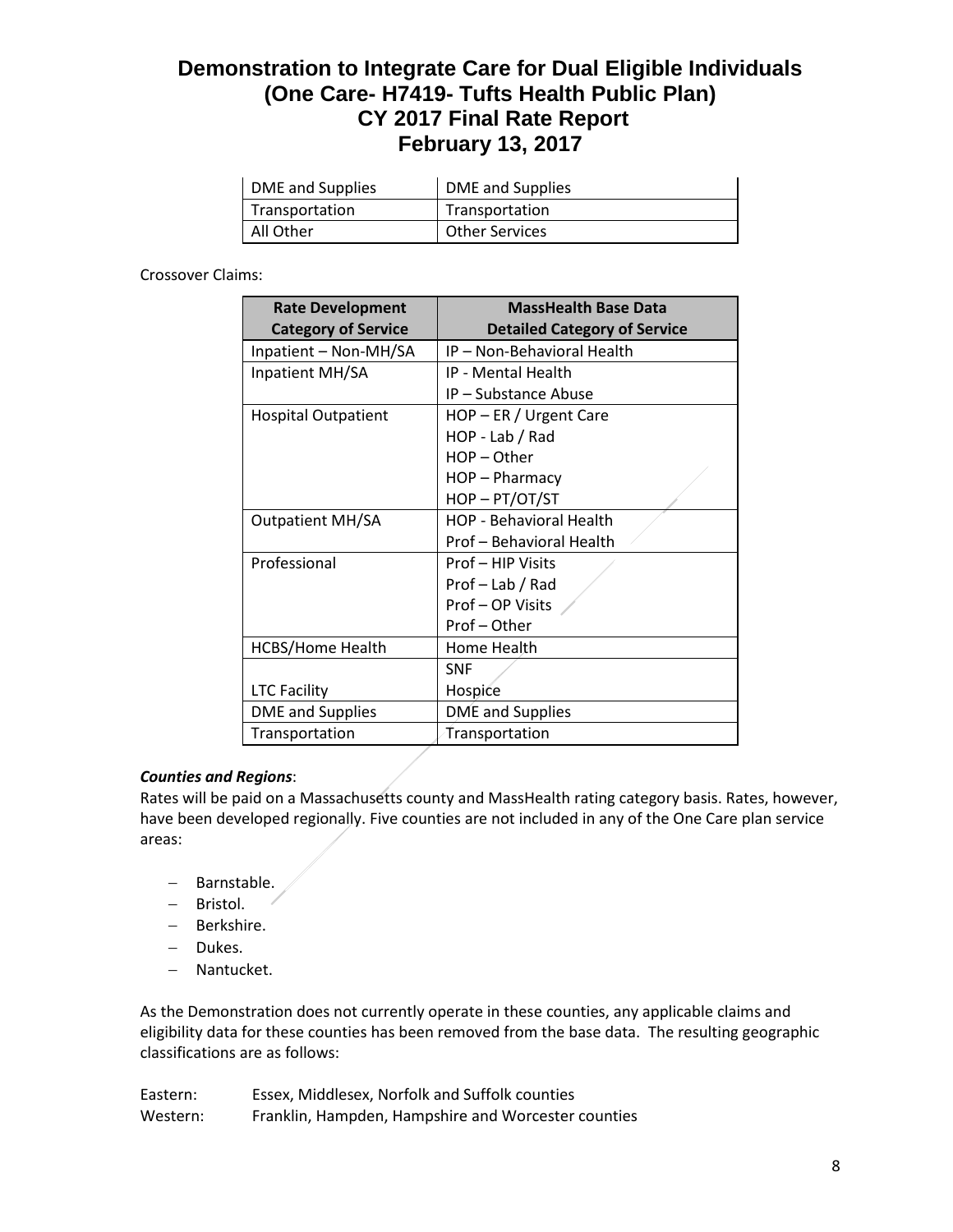The Cape: Plymouth county

It is possible for a One Care member to move to one of the five counties excluded from the One Care service area and maintain One Care eligibility. For Demonstration Year 4, a "statewide" rate was developed. Because there is a high likelihood that these members are using the same service providers that they were when they were in the One Care service area, this rate is a statewide, weighted average rate based on the counties that are part of the One Care service area.

Adjustment information below is provided by geographic region.

## **Adjustments to Historical Base Data:**

As detailed in Section 4 of the three-way contract, rates have been developed based on expected costs for this population had the Demonstration not existed. The adjustments included below have been made to the historical base data to reflect the benefits and costs that will apply in CY 2017 to fee-for-service dual eligible individuals. As described above, most adjustments specific to the C2 and C3 rating categories are made prior to the application of C2A/C2B and C3A/C3B relativity factors to the projected rates.

## *Historical Base Data Completion Factors*:

The MassHealth base data do not reflect an estimate for IBNR expenditures. Medicaid and crossover claims processed by MassHealth through April 5, 2016 are reported in the MassHealth base data. To construct the historical base data, the following completion factors have been applied to both the Medicaid data and the crossover data reported in the Data Book.

|                            | <b>Medicaid Claims</b> |                   | <b>Crossover Claims</b> |            |
|----------------------------|------------------------|-------------------|-------------------------|------------|
|                            |                        | <b>Completion</b> | <b>Completion</b>       |            |
|                            |                        | <b>Factors</b>    | <b>Factors</b>          |            |
|                            | <b>SFY</b>             | <b>SFY</b>        | <b>SFY</b>              | <b>SFY</b> |
| <b>Category of Service</b> | 2014                   | 2015              | 2014                    | 2015       |
| Inpatient-Non-MH/SA        | 1.000                  | 1.019             | 1.000                   | 1.015      |
| Inpatient MH/SA            | 1.000                  | 1.018             | 1.000                   | 1.015      |
| <b>Hospital Outpatient</b> | 1.000                  | 1.001             | 1.000                   | 1.008      |
| <b>Outpatient MH/SA</b>    | 1.000                  | 1.001             | 1.000                   | 1.008      |
| Professional               | 1.000                  | 1.001             | 1.000                   | 1.006      |
| <b>HCBS/Home Health</b>    | 1.000                  | 1.000             | N/A                     | N/A        |
| <b>LTC Facility</b>        | 1.000                  | 1.001             | 1.000                   | 1.009      |
| Pharmacy (Non-Part D)      | 1.000                  | 1.005             | N/A                     | N/A        |
| <b>DME</b> and Supplies    | 1.000                  | 1.005             | 1.001                   | 1.008      |
| Transportation             | 1.000                  | 1.005             | 1.001                   | 1.009      |
| All Other                  | 1.000                  | 1.005             | N/A                     | N/A        |
| <b>All Services</b>        | 1.000                  | 1.003             | 1.000                   | 1.009      |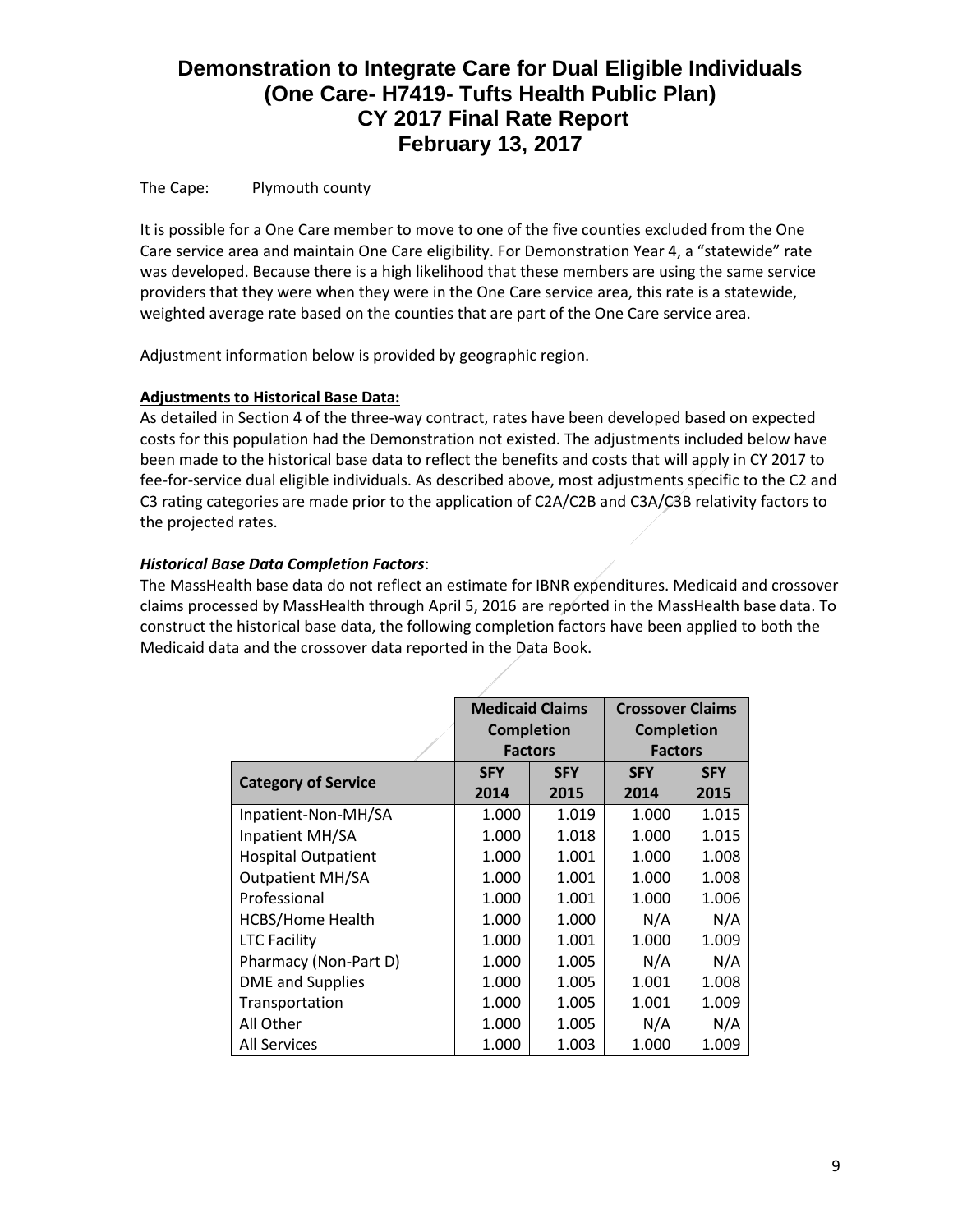## *Redeterminations:*

The Centers for Medicare & Medicaid Services (CMS) require states to review Medicaid eligibility annually. MassHealth suspended this process in October 2013 due to system difficulties. Between February 2015 and December 2015, EOHHS processed renewals for all members impacted by the suspension, which included members in FFS. As of January 2016, EOHHS restored its annual Medicaid renewal process. Consequently, the base data was adjusted to allow a consistent comparison in the performance period.

For this adjustment, MassHealth provided a list of members identified as ineligible for MassHealth during redetermination through December 2015. Enrollment and claims data for these members were identified and excluded from the base data. The impact of this adjustment is shown below:

| <b>Region</b> | C <sub>1</sub> | C2   | C <sub>3</sub> | F1      |
|---------------|----------------|------|----------------|---------|
| Eastern       | 0.1%           | 0.1% | 0.0%           | $0.0\%$ |
| Western       | 0.3%           | 0.0% | $0.0\%$        | $-0.2%$ |
| The Cape      | 0.1%           | 0.3% | 0.1%           | $0.0\%$ |

## *Transitional Living Program:*

In recognition of the level of care required for members in Transitional Living Programs, MassHealth is in the process of developing a new rating category to compensate plans appropriately for these members. Until this new rating category is developed and implemented, MassHealth will pay for all services related to the Transitional Living Program outside of the capitation rates. The following adjustments were made to account for the removal of these services from the HCBS/Home Health line of the base data:

| <b>Region</b> | C1      |         | C3      |         |
|---------------|---------|---------|---------|---------|
| Eastern       | $-1.3%$ | $-0.5%$ | $-0.4%$ | $0.0\%$ |
| Western       | 0.0%    | $0.0\%$ | 0.0%    | $0.0\%$ |
| The Cape      | $-0.8%$ | $0.0\%$ | $-0.1%$ | $0.0\%$ |

## *Relational Modeling:*

For some regions, there was only a limited amount of experience available, which can create rate volatility over time. To mitigate some of these unanticipated changes at the region level, adjustments were made to shift funds among regions without impacting the aggregate cost for the RC overall. This relational modeling was used for all RCs as shown below:

| <b>Region</b> | C1      | C2      | C3      | F1       |
|---------------|---------|---------|---------|----------|
| Eastern       | $-0.1%$ | $-0.4%$ | $-0.1%$ | $-1.0\%$ |
| Western       | $-0.3%$ | 0.0%    | 0.0%    | 2.2%     |
| The Cape      | 6.7%    | 8.1%    | 1.6%    | $0.0\%$  |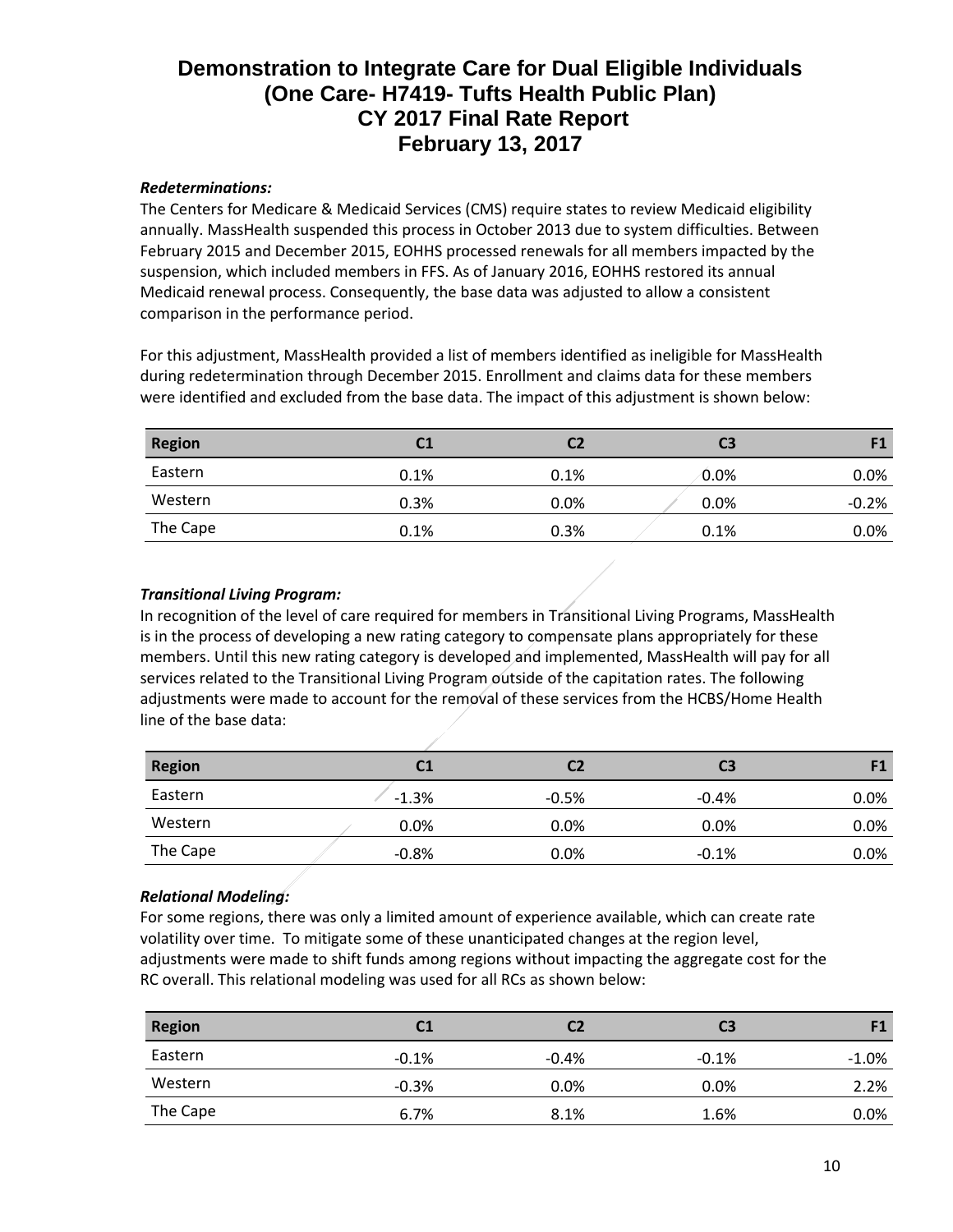## **Other Rate Adjustments:**

### *Primary Care Fee Increase in the ACA:*

In accordance with ACA Section 1202, MassHealth raised its payment rates for primary care in January 2013. While primary care tends to be covered under Medicare for dual eligible members, this fee increase impacted the FFS Medicaid cross-over claim costs for primary care. MassHealth discontinued the ACA Section 1202 fee increases on January 1, 2015. Because a portion of the base data for CY 2017 included these increased payments, an adjustment was made to remove the impact of the fee increase from the professional line as demonstrated below:

| <b>Region</b> | C1       | C2       | C <sub>3</sub> | F1       |
|---------------|----------|----------|----------------|----------|
| Eastern       | $-27.9%$ | $-28.0%$ | $-37.1%$       | -47.3%   |
| Western       | $-29.5%$ | $-31.6%$ | $-43.8%$       | $-51.1%$ |
| The Cape      | $-22.9%$ | $-27.4%$ | $-29.7%$       | -56.5%   |

## *MassHealth Home Health Appeals:*

Some home health claims originally paid by MassHealth are eventually paid by Medicare. Information on the amount recovered is captured on a cash basis rather than date of service basis and is not specific to the target duals population. Based on the most recent available information on recovery dollars for the entire state (all 14 counties), a reasonable estimate of Medicare home health for target duals included in the base data is approximately \$50,000 annually. To account for the removal of the five counties that are not included in one of the One Care plans service areas, the \$50,000 annual figure was applied to the SFY2014 and SFY2015 base data for the entire state, and the adjustment was applied to the county-excluded base.

#### *Pharmacy Rebates:*

The MassHealth One Care historical base data does not reflect potential Federal Omnibus Budget Reconciliation Act (OBRA) rebates. Potential OBRA rebates on non-Part D drugs comprise an estimated 11.3% of total pharmacy spending for the entire state. This rebate percentage is based on forecasts developed by MassHealth for all dual eligible members (including partial duals and waiver participants) in the state under the age of 65 during SFY2014 and SFY2015. This percentage was then applied to the base data reflecting the excluded counties. In addition, MassHealth has an agreement in place for supplemental rebates on diabetic test strips. MassHealth estimated that there is approximately \$0.8M in potential rebates in SFY2014 and SFY2015 on diabetic test strips for the entire dual eligible population. This number was adjusted to reflect the target duals population and is expected to produce an extra 7.4% in pharmacy rebates for this population.

## *Medicare Improvements for Patients and Providers Act:*

Effective in January 2013 and again in January 2014, coinsurance for outpatient mental health services under Medicare Part B changed, now resembling coinsurance levels of other physical health services under Medicare Part B. Medicaid's portion of the Medicare Part B coinsurance for outpatient mental health services decreased from 40% in 2012 to 35% in 2013 and to 20% in 2014. The following table displays this impact to the Outpatient MH/SA COS: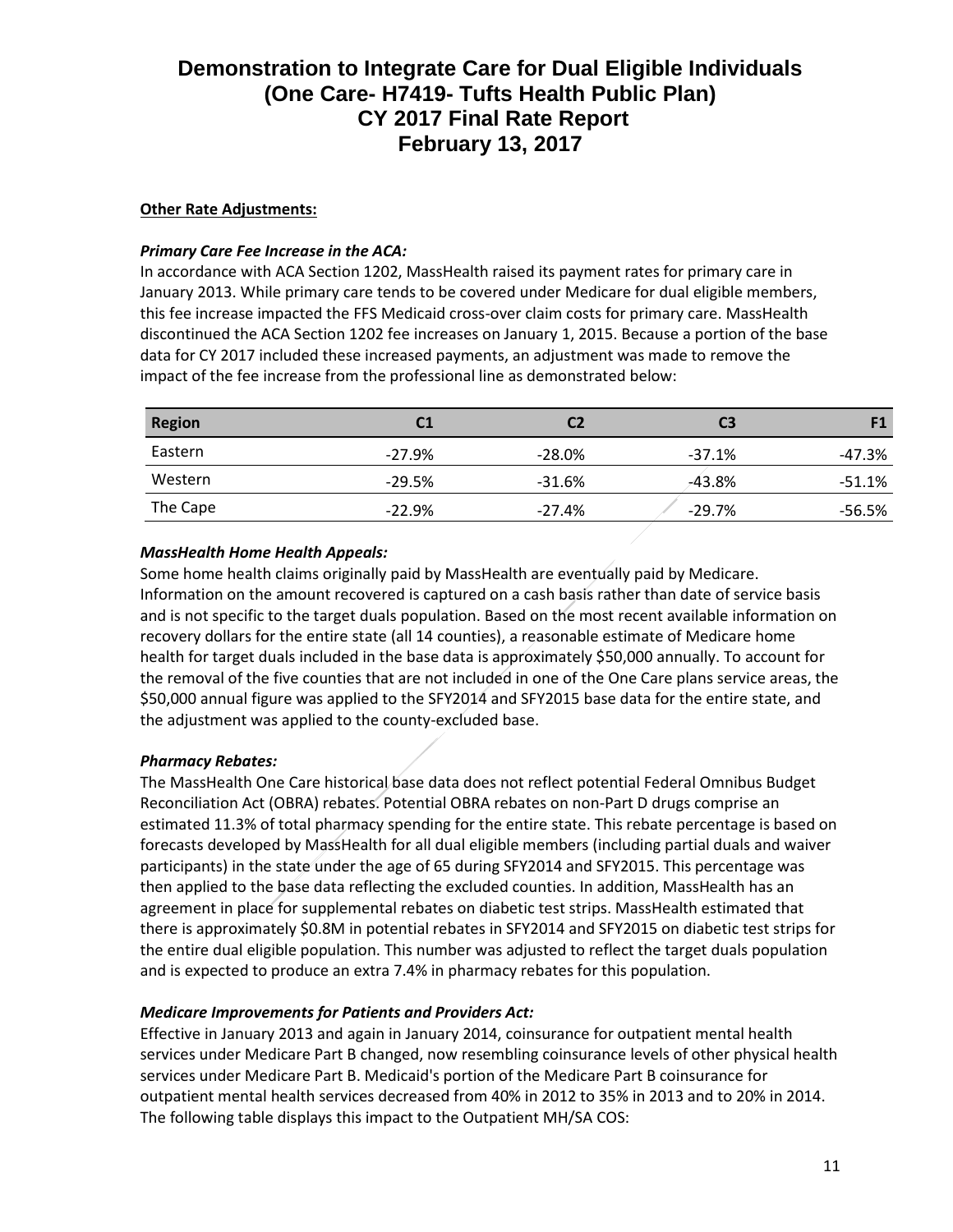| <b>Region</b> | C1      | C2      | C3       | F1       |
|---------------|---------|---------|----------|----------|
| Eastern       | $-3.9%$ | $-0.3%$ | $-0.7\%$ | $-2.2%$  |
| Western       | $-3.0%$ | $-0.5%$ | $-1.0%$  | $-1.7\%$ |
| The Cape      | $-2.4%$ | $-0.2%$ | $-0.5%$  | $-2.1\%$ |

## *Dental Benefit Changes:*

The MassHealth dental benefit for adults was reduced effective July 2010. Effective January 1, 2013, MassHealth restored composite fillings for front teeth to the adult dental benefit. Effective March 1, 2014, MassHealth restored its adult dental benefit to include:

| D2140 - AMALGAM ONE SURFACE, PRIMARY OR PERMANE  |  |
|--------------------------------------------------|--|
| D2150 - AMALGAM TWO SURFACES, PRIMARY OR PERMAN  |  |
| D2160 - AMALGAM THREE SURFACES, PRIMARY OR PERM  |  |
| D2161 - AMALGAM FOUR OR MORE SURFACES PRIMARY O  |  |
| D2332 - RESIN-THREE SURFACES                     |  |
| D2335 - RESIN - FOUR/MORE SURFACES INVOLVING IN  |  |
| D2391 - RESIN-BASED COMPOSITE-ONE SURFACE, POST  |  |
| D2392 - RESIN-BASED COMPOSITE SURFACES, POSTERIO |  |
| D2393 - RESIN-BASED COMPOSITE 3 OR MORE SURFACE  |  |
| D2394 - RESIN-BASED COMPOSITE 4+ SURFACES, POST  |  |
|                                                  |  |

Effective May 15, 2015, MassHealth restored its denture benefits to include:

| D5110 - COMPLETE DENTURES (INCLUDING ROUTINE POST-DELIVERY CARE)               |
|--------------------------------------------------------------------------------|
| D5120 - COMPLETE DENTURES (INCLUDING ROUTINE POST-DELIVERY CARE)               |
| D5211 - PARTIAL DENTURES (INCLUDING ANY CONVENTIONAL CLASPS, RESTS, AND TEETH) |
| D5212 - PARTIAL DENTURES (INCLUDING ANY CONVENTIONAL CLASPS, RESTS, AND TEETH) |

The adjustments below have been applied to the All Other COS historical base data to reflect the net effect of these benefit changes:

| <b>Region</b> | C1    |       | C <sub>3</sub> | F1    |
|---------------|-------|-------|----------------|-------|
| Eastern       | 45.7% | 41.9% | 15.2%          | 6.7%  |
| Western       | 43.4% | 39.0% | 18.2%          | 12.5% |
| The Cape      | 46.1% | 46.7% | 21.5%          | 17.4% |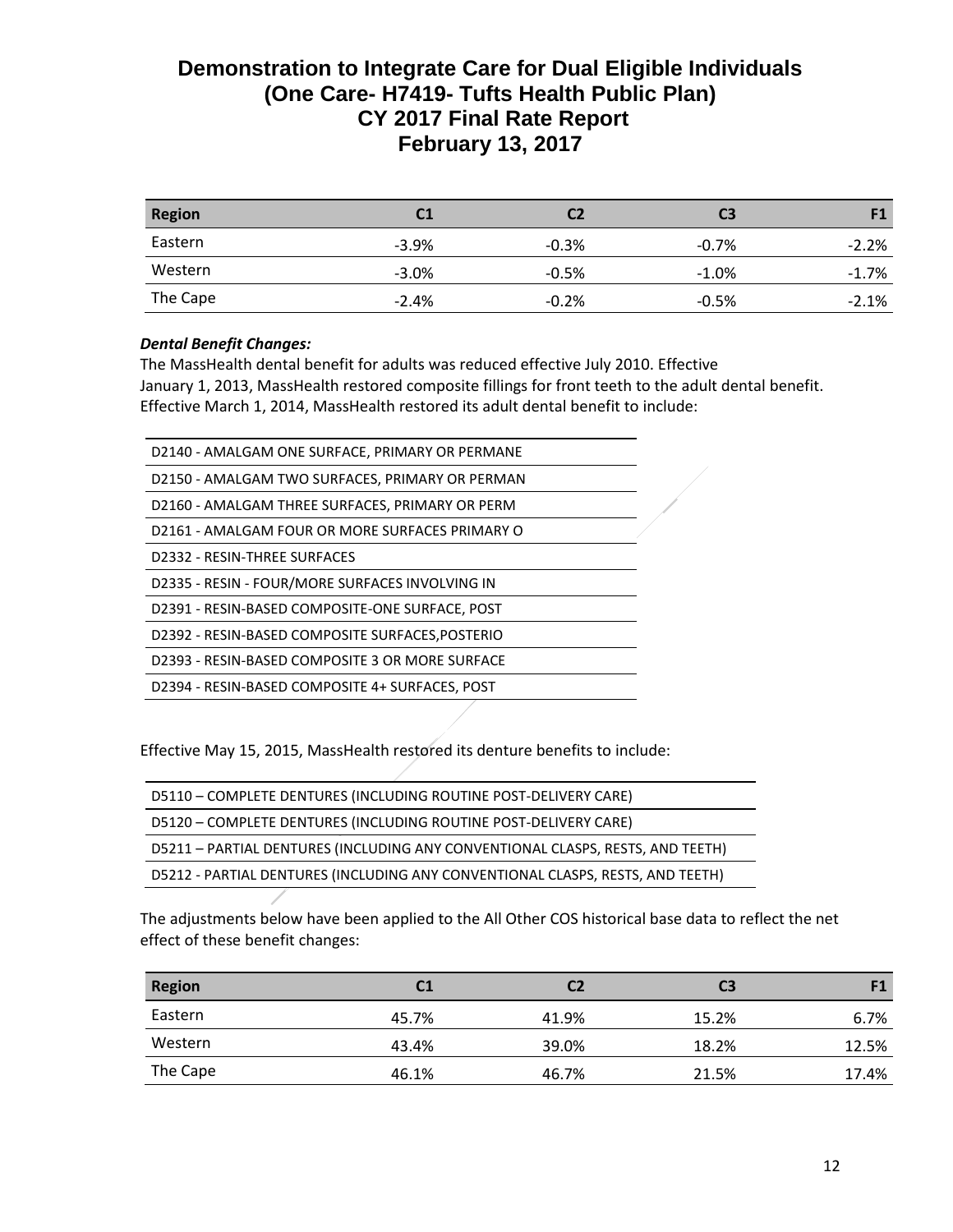In addition, a 6.7% adjustment was made to the All Other COS for all RCs to account for the fact that MassHealth members can receive the full scope of dental services (defined as the scope of services prior to MassHealth benefit reductions in July 2010) through hospitals and community health centers through the Commonwealth's Health Safety Net. These costs are not included in the FFS base data.

## *Gender Reassignment Coverage:*

In CY 2015, the Commonwealth started to cover costs of gender reassignment procedures for transgender individuals meeting clinical guidelines for gender dysphoria. These costs are not included in the FFS base data. Prevalence rates were reviewed from studies related to gender reassignment, as well as potential cost of services for gender reassignment procedures. A small upward adjustment was made to the inpatient — non- MH/SA COS to cover the costs associated with gender reassignment procedures:

| <b>Region</b> | C1   | C2   | C3      | F1   |
|---------------|------|------|---------|------|
| Eastern       | 0.2% | 0.1% | $0.0\%$ | 0.0% |
| Western       | 0.2% | 0.1% | $0.0\%$ | 0.0% |
| The Cape      | 0.1% | 0.1% | $0.0\%$ | 0.0% |

## *Elder Affairs Home Care Program:*

The Home Care Program is a state-funded benefit for individuals ages 60+ that includes limited care coordination, and a package of community support services beyond what members can access through the State plan, including homemaker, personal care, respite services, and non-medical transportation. These services overlap with the expanded community supports benefit list in the One Care three-way contract. When MassHealth members who are eligible for these services and who have been receiving them from Elder Affairs enroll in One Care, they are disenrolled from the Home Care program. The CY 2017 One Care capitation rates include a 1.9% adjustment to the HCBS/Home Health COS for only the C3 rating category for the additional costs of providing Home Care program services.

## *Department of Mental Health Psychiatric Claims:*

The One Care program covers inpatient and outpatient psychiatric claims costs from Department of Mental Health facilities, but not all costs are reflected in the historical base data. To account for these costs, the following adjustments were applied to the C2 and F1 populations for Inpatient MH/SA and Outpatient MH/SA COS:

| <b>Region</b> | C <sub>2</sub> - Inpatient | C <sub>2</sub> - Outpatient | F1 - Inpatient | <b>F1 - Outpatient</b> |
|---------------|----------------------------|-----------------------------|----------------|------------------------|
| Eastern       | 35.2%                      | 1.2%                        | 23.6%          | 1.1%                   |
| Western       | 82.7%                      | 0.0%                        | 500.8%         | 0.0%                   |
| The Cape      | 40.9%                      | 1.7%                        | 623.8%         | 1.3%                   |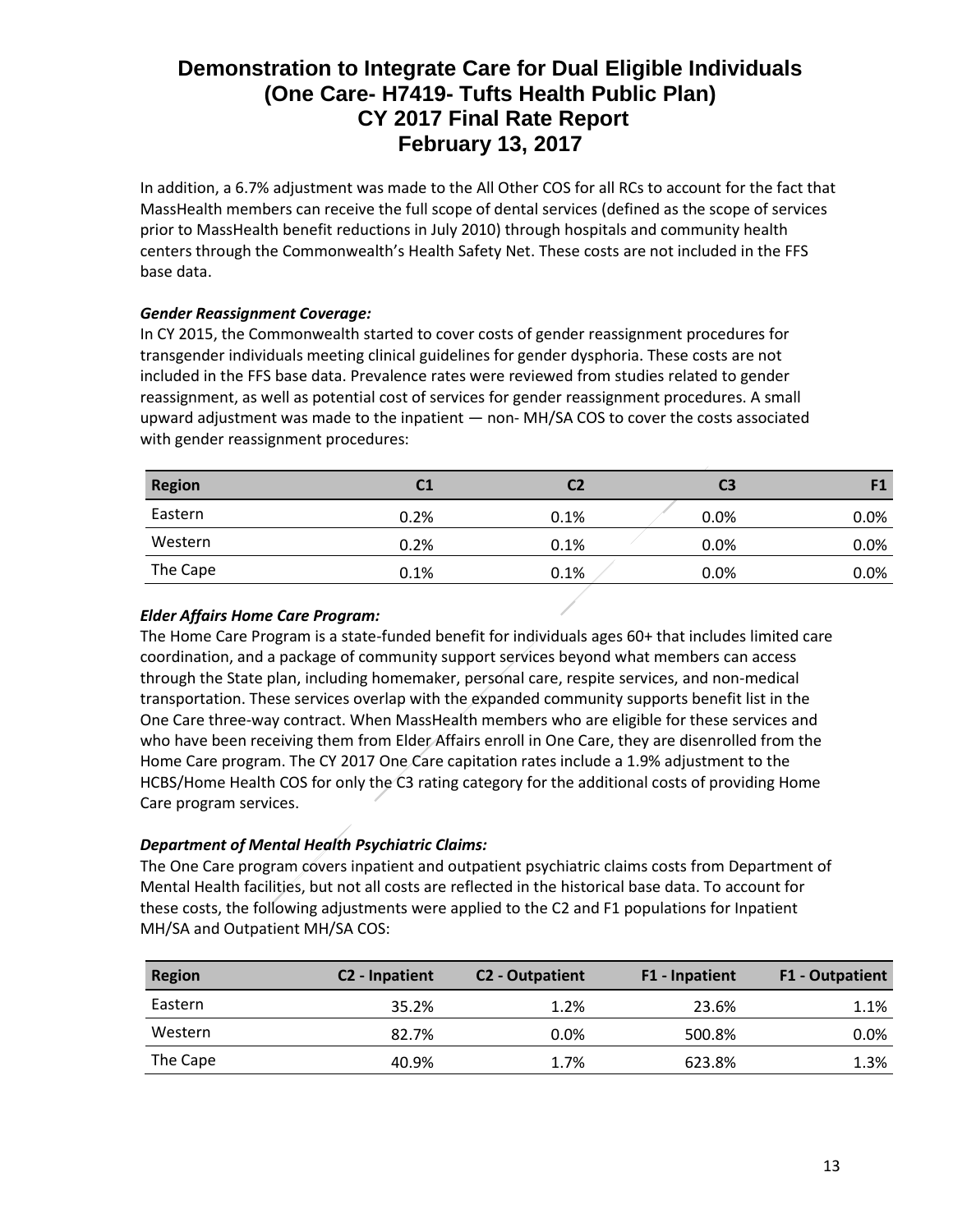## *Diversionary Behavioral Health:*

Certain diversionary behavioral health services that are covered under the One Care program for non-institutionalized members are not included in the FFS base data. The CY2017 rates include a 15.8% adjustment to the Outpatient MH/SA COS for the costs of covering these services for the C1, C2, and C3 populations. These diversionary behavioral health services include the following:

- Enhanced acute treatment services
- Inpatient/dual diagnosis level III A detox
- Community support
- Day treatment
- Recovery support navigator
- Structured outpatient addictions program

#### *Home Health Policy Changes:*

MassHealth made several home health policy changes in CY 2016, including using Prior Authorization to review requests for home health services after a specific number of services are provided (effective March 1, 2016) to ensure all services provided by Home Health Agencies are medically necessary. Additionally, the state requested a moratorium on new applications for home health agencies. This request was approved by CMS in February 2016 and again in August 2016. The current moratorium expires in February 2017. Lastly, MassHealth intends to change their current reimbursement structure for home health services in CY 2017. The overall result of these changes to the HCBS/Home Health expense line is demonstrated below:

| <b>Region</b> | C <sub>1</sub> | C2      | C3      | F1       |
|---------------|----------------|---------|---------|----------|
| Eastern       | $-6.5%$        | $-9.4%$ | $-5.5%$ | $-3.1\%$ |
| Western       | $-5.8%$        | $-9.0%$ | $-3.0%$ | $-2.5%$  |
| The Cape      | $-3.5%$        | $-8.2%$ | $-3.1%$ | $-1.0\%$ |

#### *Personal Care Attendant Sick Time and Fiscal Intermediary (FI) Administration*

Effective July 1, 2015, the Massachusetts Earned Sick Time Law allows PCAs to accrue paid sick time. Additionally, effective January 1, 2016, MassHealth is considered a joint employer of Personal Care Attendants (PCAs) for the purposes of the Fair Labor Standards Act (FLSA). Consistent with the FLSA, MassHealth is required to provide PCAs with travel pay and overtime. MassHealth is paying for any overtime and travel costs outside the One Care capitation rates; however, the additional fiscal intermediary (FI) administration expenses associated with reporting and tracking costs associated with PCA overtime and travel costs is included in the capitation rates.

The PCA earned sick leave and FI administrative expense adjustments reflect the PCA mix of services, resulting in the following increases to the HCBS/Home Health COS:

| <b>Region</b> | <b>CA</b><br>ີ | ∽    | u    | гσ      |
|---------------|----------------|------|------|---------|
| Eastern       | $0.2\%$        | 0.0% | 0.2% | $0.1\%$ |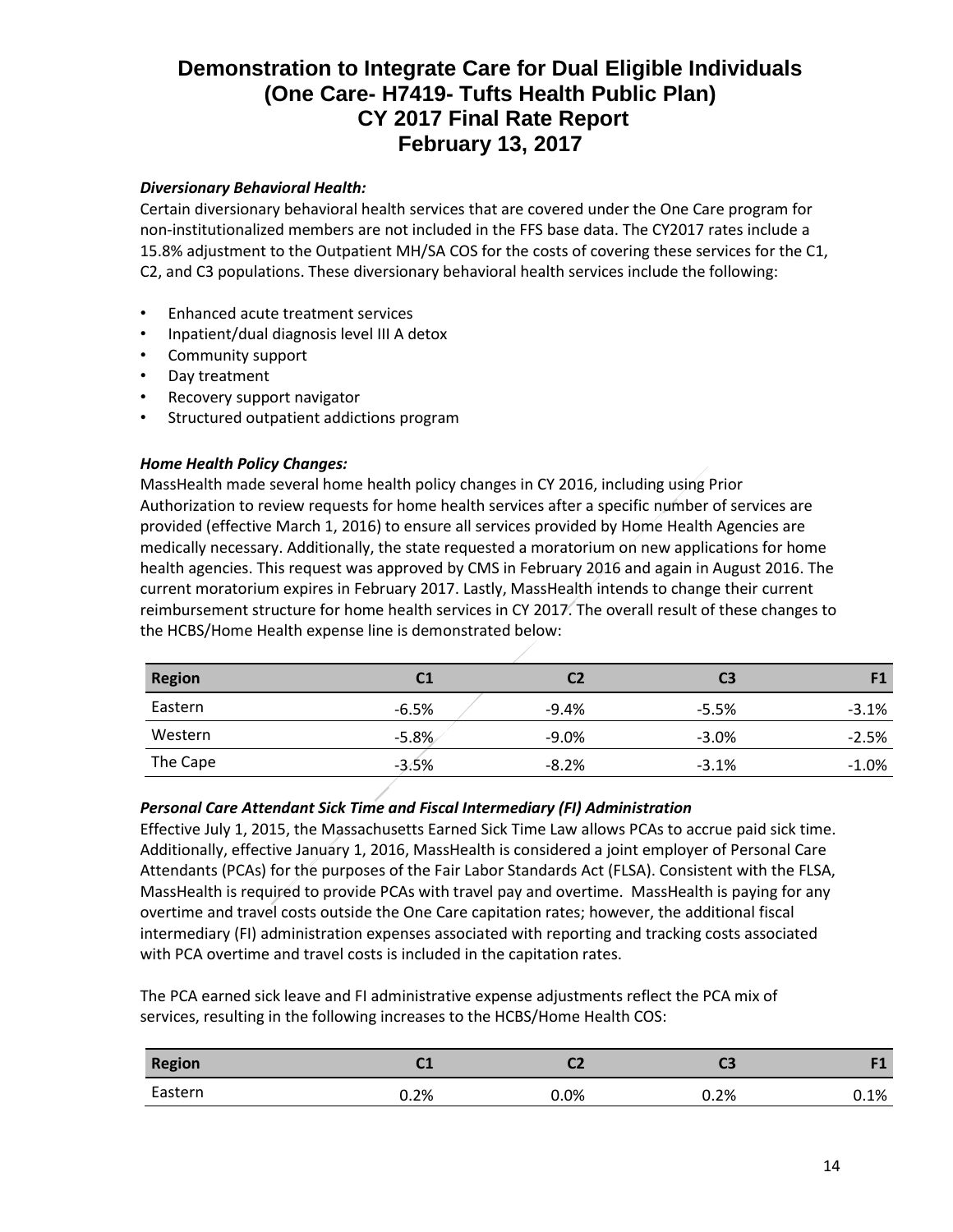| <b>Region</b> | C <sub>1</sub> | С2      | CЗ   |         |
|---------------|----------------|---------|------|---------|
| Western       | 0.3%           | 0.1%    | 0.4% | 0.4%    |
| The Cape      | 0.2%           | $0.1\%$ | 0.3% | $0.2\%$ |

#### *Community Support Program (CSP) Services for Chronically Homeless Individuals*

Effective February 1, 2017, new services for the chronically homeless will be provided to One Care members. An adjustment was made to the rates based on a financial analysis provided by MassHealth which included projected enrollment and costs per member for the new program. The new services resulted in the following increases to the Outpatient MH/SA COS:

| <b>Region</b> | C1   | C2   | C <sub>3</sub> | F1      |
|---------------|------|------|----------------|---------|
| Eastern       | 3.6% | 3.4% | 3.4%           | $0.0\%$ |
| Western       | 0.7% | 0.7% | 0.7%           | $0.0\%$ |
| The Cape      | 2.1% | 2.0% | 2.0%           | $0.0\%$ |

#### *Provider Payment Changes:*

MassHealth made several changes to FFS fee schedules that were not fully reflected or not reflected at all in the base data:

#### **Community Mental Health Center**

Rate increases for non-evaluation and management codes for mental health services in community health centers and mental health centers were effective January 1, 2014. Further increases were effective on June 1, 2016. These changes resulted in an increase to the Outpatient MH/SA COS as displayed below:

| <b>Region</b> | C1   | C2   | C <sub>3</sub> | 11   |
|---------------|------|------|----------------|------|
| Eastern       | 2.6% | 2.6% | 3.6%           | 5.5% |
| Western       | 4.2% | 4.1% | 5.1%           | 6.2% |
| The Cape      | 3.9% | 3.5% | 3.7%           | 5.7% |

## **Nursing Facility Rebase**

MassHealth made several changes to nursing facility reimbursements from the start of the FFS base data to the end of CY 2017, including the following:

- Nursing facility rates rebase (effective October 2014)
- Nursing facility rates decrease (effective November 2014)
- Nursing facility rates increase (effective November 2015)
- Nursing facility rates increase (effective October 2016)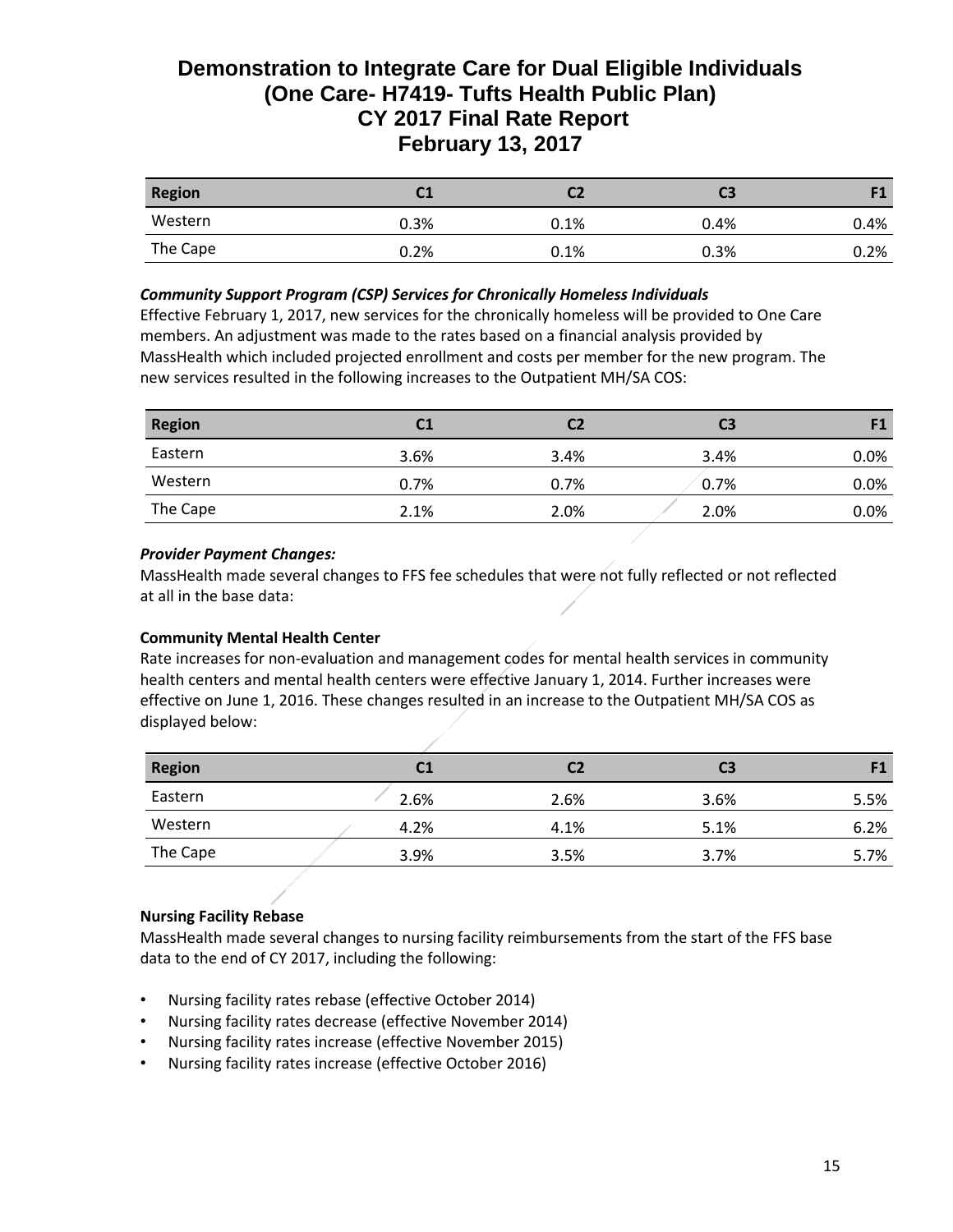The estimated combined impact of these changes to nursing facility reimbursements is a 2.4% increase to the long term care (LTC) facility COS for each RC.

## **Durable Medical Equipment Rate Change**

Effective July 1, 2017, MassHealth is expected to change its fee schedule for durable medical equipment (DME), oxygen and respiratory therapy equipment. These changes resulted in the following decreases to the DME and Supplies COS a displayed below:

| <b>Region</b> | C <sub>1</sub> |          | C <sub>3</sub> | F1      |
|---------------|----------------|----------|----------------|---------|
| Eastern       | $-1.1%$        | $-1.1%$  | $-1.3%$        | $-1.2%$ |
| Western       | $-1.1%$        | $-1.1\%$ | $-1.3%$        | $-1.3%$ |
| The Cape      | $-1.0%$        | $-0.9%$  | $-1.3%$        | $-1.1%$ |

#### **Home- and Community Based-Services Fee Increases**

Between July 1, 2013 and December 31, 2017, MassHealth adjusted or plans to adjust multiple longterm service fee schedules. These changes were found specifically within the adult foster care, day habilitation, and personal care/fiscal intermediary services. Taking into account the multiple effective dates for these fee increases and decreases across the various services, the following adjustments were made to the HCBS line:

| <b>Region</b> | C <sub>1</sub> | C2      | C3   | F1   |
|---------------|----------------|---------|------|------|
| Eastern       | 0.7%           | $-0.1%$ | 1.5% | 1.6% |
| Western       | 1.0%           | 0.1%    | 3.0% | 3.5% |
| The Cape      | 0.1%           | $-0.7%$ | 1.6% | 3.2% |

## *Enrollee Contributions to Care:*

The MassHealth historical base data reflect costs net of contributions to care or patient-paid amounts (PPA) paid by individuals in facilities. These costs have been included in rates through the adjustments displayed below, and enrollee contributions to care will be deducted from capitation payments on an individual enrollee basis. These adjustments are based on, and have been applied to, both Medicaid only and crossover claims.

| <b>Region</b> | C <sub>1</sub> | C2A     | C2B     | C <sub>3</sub> A | C3B  | F1    |
|---------------|----------------|---------|---------|------------------|------|-------|
| Eastern       | 0.0%           | $0.0\%$ | $0.0\%$ | 0.1%             | 0.1% | 7.7%  |
| Western       | $0.0\%$        | 0.0%    | $0.0\%$ | 0.1%             | 0.2% | 9.2%  |
| The Cape      | $0.0\%$        | 0.0%    | $0.0\%$ | 0.1%             | 0.0% | 11.3% |

## *Trend Factors Applied to Adjusted Historical Base Data:*

The following trend factors have been applied for 36 months from the midpoint of the base period (July 1, 2014) to the midpoint of the contract period (July 1, 2017):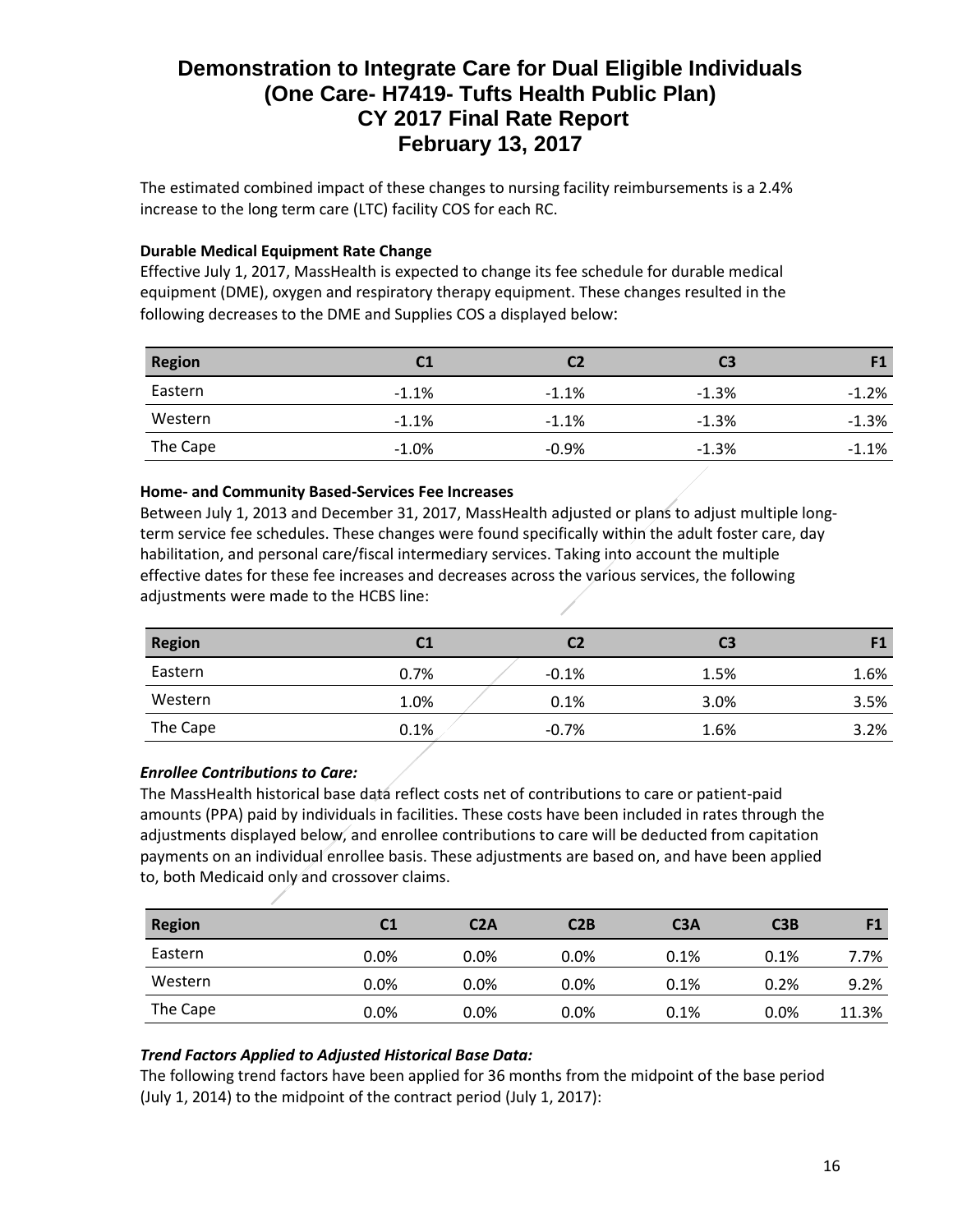| <b>Category of Service</b> | C1   | C <sub>2</sub> | C3   | F <sub>1</sub> |
|----------------------------|------|----------------|------|----------------|
| Inpatient-Non-MH/SA        | 3.0% | 3.0%           | 3.0% | 3.0%           |
| Inpatient MH/SA            | 3.0% | 3.0%           | 3.0% | 3.0%           |
| <b>Hospital Outpatient</b> | 3.0% | 3.0%           | 2.0% | 3.0%           |
| <b>Outpatient MH/SA</b>    | 3.0% | 3.0%           | 2.0% | 3.0%           |
| Professional               | 2.0% | 2.0%           | 2.0% | 2.0%           |
| <b>HCBS/Home Health</b>    | 2.0% | 2.0%           | 2.0% | 2.0%           |
| <b>LTC Facility</b>        | 2.0% | 2.0%           | 2.0% | 1.8%           |
| Pharmacy (Non-Part D)      | 4.0% | 4.0%           | 3.0% | 3.0%           |
| DME and Supplies           | 5.0% | 5.0%           | 2.5% | 2.5%           |
| Transportation             | 5.0% | 5.0%           | 2.5% | 2.5%           |
| All Other                  | 5.0% | 5.0%           | 2.5% | 2.5%           |

## *Administrative Expenses:*

An adjustment has been applied to the MassHealth component of the rate for 2017 to reflect the estimated transfer of administrative costs from MassHealth to the One Care plans. These amounts were developed by MassHealth based on a review of their administrative costs, dividing the costs into three components: administrative, behavioral health care management, and complex care management. The following PMPMs have been added to each county rate by RC:

| <b>Adjustment</b>   | C <sub>1</sub> | C2A     | C2B     | C <sub>3</sub> A | C3B     |         |
|---------------------|----------------|---------|---------|------------------|---------|---------|
| Admin               | \$14.13        | \$16.65 | \$18.86 | \$38.02          | \$56.51 | \$84.73 |
| <b>BH Care</b>      |                |         |         |                  |         |         |
| Management          | \$1.17         | \$4.88  | \$7.51  | \$2.82           | \$4.29  | \$0.00  |
| <b>Complex Care</b> |                |         |         |                  |         |         |
| Management          | \$8.47         | \$12.56 | \$16.15 | \$47.25          | \$77.25 | \$0.00  |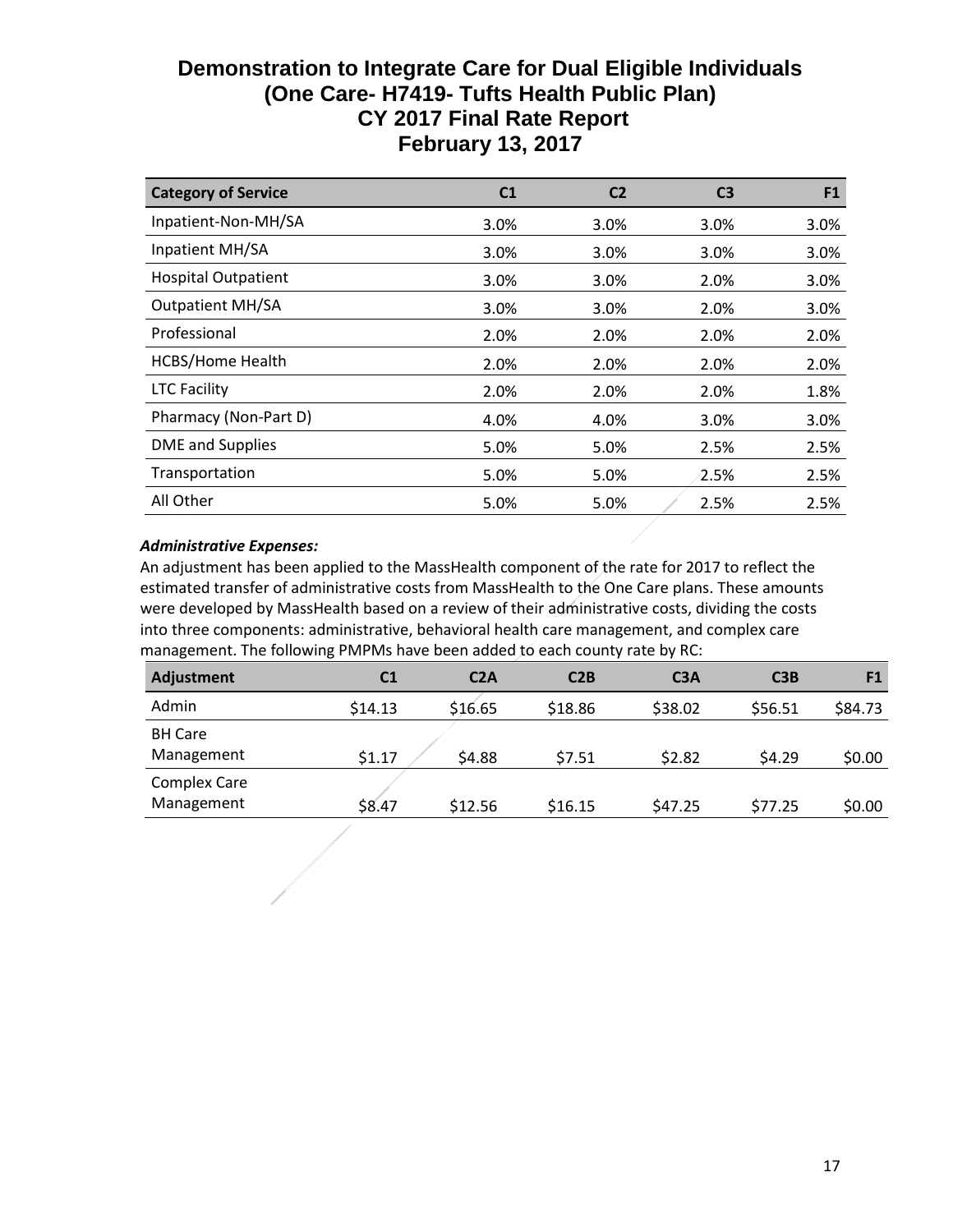## **III.** Medicare Components of the Rate – CY 2017

#### *Medicare A/B Services*

CMS has developed baseline spending (costs absent the Demonstration) for Medicare Parts A and B services using estimates of what Medicare would have spent on behalf of the enrollees absent the Demonstration. With the exception of specific subsets of enrollees as noted below, the Medicare baseline for A/B services is a blend of the Medicare Fee-for-Service (FFS) Standardized County Rates, as adjusted below, and the Medicare Advantage projected payment rates for each year, weighted by the proportion of the target population that would otherwise be enrolled in each program in the absence of the Demonstration. The Medicare Advantage baseline spending includes costs that would have occurred absent the Demonstration, such as quality bonus payments for applicable Medicare Advantage plans.

Both baseline spending and payment rates under the Demonstration for Medicare A/B services are calculated as PMPM standardized amounts for each Demonstration county. Except as otherwise noted, the Medicare A/B portion of the baseline is updated annually based on the annual FFS estimates and benchmarks released each year with the annual Medicare Advantage and Part D rate announcement, and Medicare Advantage bids (for the applicable year or for prior years trended forward to the applicable year) for products in which potential Demonstration enrollees would be enrolled absent the Demonstration.

*Medicare A/B Component Payments*: CY 2017 Medicare A/B Baseline County rates are provided below. The rates represent the weighted average of the CY 2017 FFS Standardized County Rates, updated to incorporate the adjustments noted below, and the Medicare Advantage projected payment rates for CY 2017, based on the expected enrollment of beneficiaries from Medicare FFS and Medicare Advantage prior to the demonstration start at the county level.

**Please Note:** *In CY 2016, CMS updated the FFS component of the Medicare A/B baseline rate to better align One Care Plan payments with Medicare fee-for-service costs, by offsetting underprediction in the CMS-HCC risk adjustment model for full-benefit dual eligible beneficiaries in the community. In CY 2017 CMS will implement a new HCC risk adjustment model across all of Medicare Advantage, as well as for Medicare-Medicaid Plans, that will increase risk scores for community full-benefit dual eligible beneficiaries in order to address this underprediction issue. As a result, CMS will not be making such an adjustment to the FFS component of the Medicare A/B baseline in 2017. While this means that the standardized (non-risk adjusted) rates generally decline from CY 2016 to CY 2017, we expect these decreases will be offset by implementation of the new risk adjustment model.*

The FFS component of the CY 2017 Medicare A/B baseline rate has been updated to reflect a 1.74% upward adjustment to account for the disproportionate share of bad debt attributable to Medicare-Medicaid enrollees in Medicare FFS (in the absence of the Demonstration).

*Coding Intensity Adjustment:* CMS annually applies a coding intensity factor to Medicare Advantage risk scores to account for differences in diagnosis coding patterns between the Medicare Advantage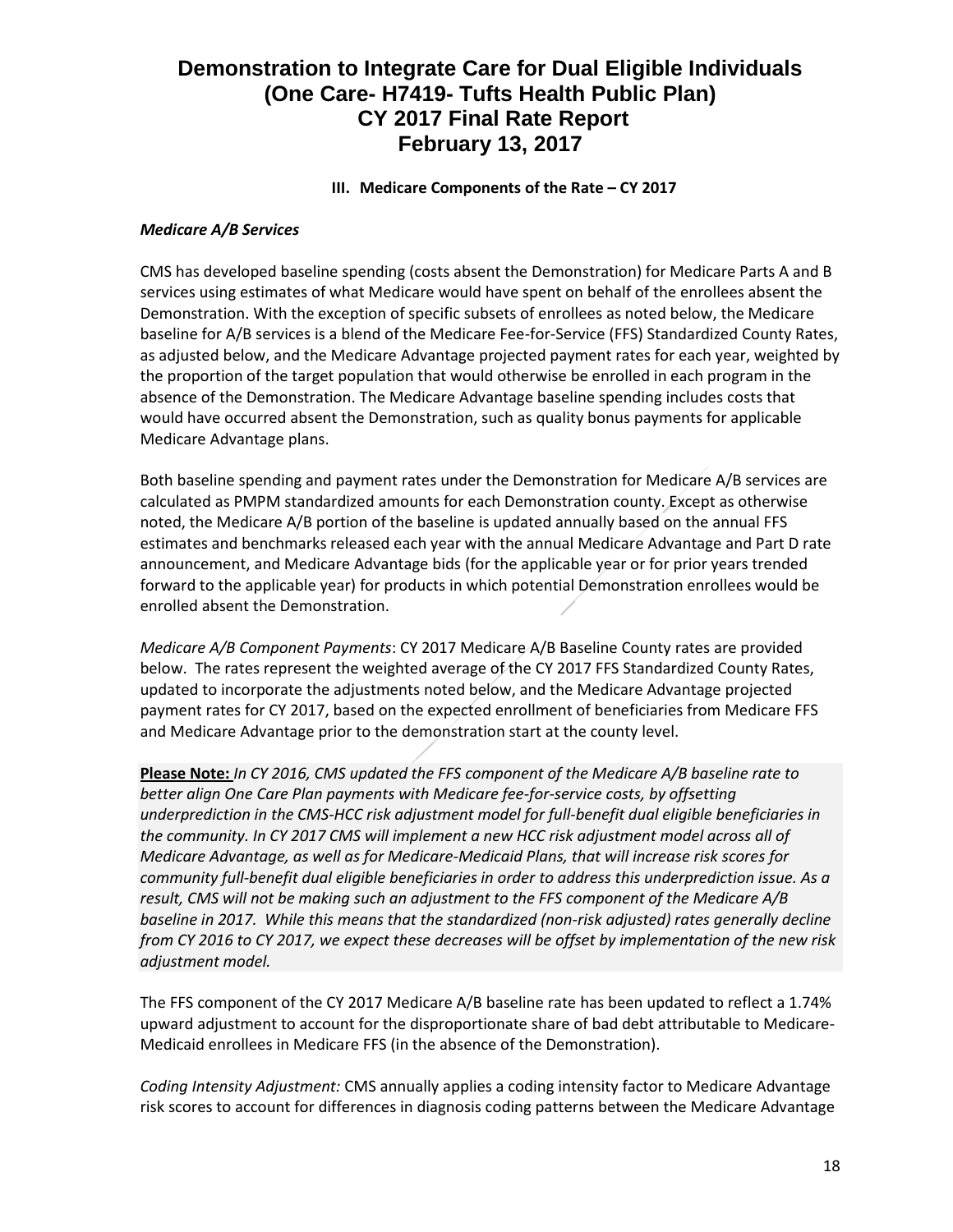and the Original Fee-for-Service Medicare programs. The adjustment for CY 2017 in Medicare Advantage is 5.66%. For 2017, CMS will apply the full prevailing Medicare Advantage coding intensity adjustment and there will be no upward adjustment to the Medicare A/B baseline rates to offset this reduction in the risk scores.

*Impact of Sequestration*: Under sequestration, for services beginning April 1, 2013, Medicare payments to providers for individual services under Medicare Parts A and B, and non-exempt portions of capitated payments to Part C Medicare Advantage Plans and Part D Medicare Prescription Drug Plans are reduced by 2%. These reductions are also applied to the Medicare components of the integrated rate. Therefore, under the Demonstration, CMS will reduce nonexempt portions of the Medicare components by 2%, as noted in the sections below.

*Default Rate:* The default rate will be paid when a beneficiary's address on record is outside of the service area. The default rate is specific to each One Care Plan and is calculated using an enrollmentweighted average of the rates for each county in which the One Care Plan participates.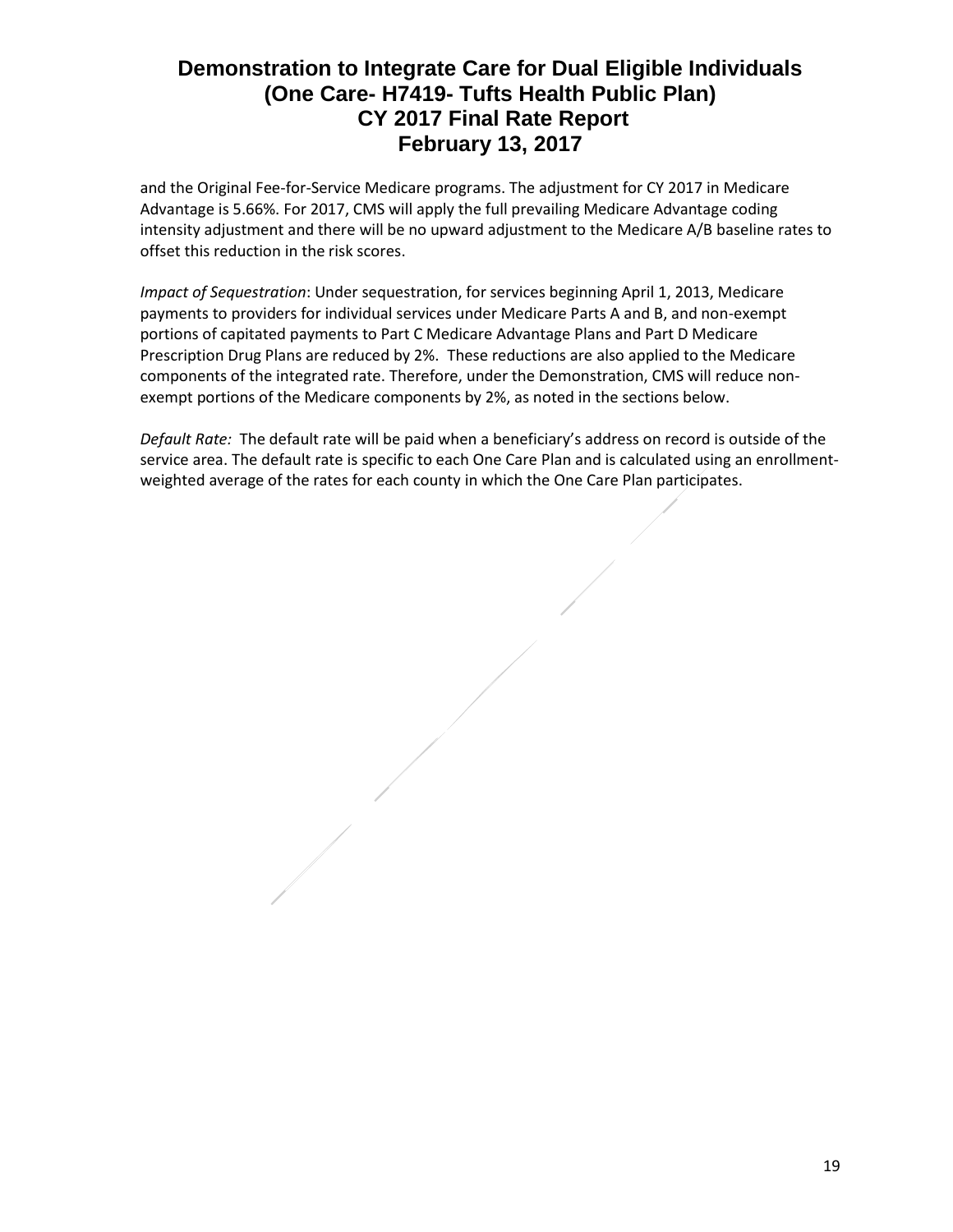|                 | 2017 Medicare A/B Baseline PMPM, Non-ESRD Beneficiaries, Standardized 1.0 Risk Score, by |                 |                     |                 |                   |  |  |  |  |  |  |  |  |  |  |
|-----------------|------------------------------------------------------------------------------------------|-----------------|---------------------|-----------------|-------------------|--|--|--|--|--|--|--|--|--|--|
|                 | Demonstration County <sup>1</sup>                                                        |                 |                     |                 |                   |  |  |  |  |  |  |  |  |  |  |
| County          | 2017                                                                                     | 2017            | 2017 Updated        | 2017            | <b>2017 Final</b> |  |  |  |  |  |  |  |  |  |  |
|                 | <b>Published FFS</b>                                                                     | <b>Updated</b>  | <b>Medicare A/B</b> | <b>Medicare</b> | Medicare A/B      |  |  |  |  |  |  |  |  |  |  |
|                 | <b>Standardized</b>                                                                      | <b>Medicare</b> | <b>Baseline</b>     | A/B Baseline    | <b>PMPM</b>       |  |  |  |  |  |  |  |  |  |  |
|                 | <b>County Rate</b>                                                                       | $A/B$ FFS       |                     | PMPM,           | Payment           |  |  |  |  |  |  |  |  |  |  |
|                 |                                                                                          | <b>Baseline</b> | (incorporating      | <b>Savings</b>  |                   |  |  |  |  |  |  |  |  |  |  |
|                 |                                                                                          |                 | updated             | Percentage      | (2%               |  |  |  |  |  |  |  |  |  |  |
|                 |                                                                                          | (updated by     | Medicare A/B        | <b>Applied</b>  | sequestration     |  |  |  |  |  |  |  |  |  |  |
|                 |                                                                                          | CY 2017 bad     | FFS baseline        |                 | reduction         |  |  |  |  |  |  |  |  |  |  |
|                 |                                                                                          | debt            | and Medicare        | (after          | applied and       |  |  |  |  |  |  |  |  |  |  |
|                 |                                                                                          | adjustment)     | Advantage           | application of  | prior to quality  |  |  |  |  |  |  |  |  |  |  |
|                 |                                                                                          |                 | component)          | 0.25%           | withhold)         |  |  |  |  |  |  |  |  |  |  |
|                 |                                                                                          |                 |                     | savings         |                   |  |  |  |  |  |  |  |  |  |  |
|                 |                                                                                          |                 |                     | percentage)     |                   |  |  |  |  |  |  |  |  |  |  |
| <b>Essex</b>    | \$864.04                                                                                 | \$879.07        | \$878.78            | \$876.58        | \$859.05          |  |  |  |  |  |  |  |  |  |  |
| <b>Franklin</b> | 745.69                                                                                   | 758.67          | 758.91              | 757.01          | 741.87            |  |  |  |  |  |  |  |  |  |  |
| Hampden         | 758.00                                                                                   | 771.19          | 771.19              | 769.26          | 753.87            |  |  |  |  |  |  |  |  |  |  |
| Hampshire       | 772.47                                                                                   | 785.91          | 786.14              | 784.18          | 768.50            |  |  |  |  |  |  |  |  |  |  |
| Middlesex       | 851.58                                                                                   | 866.40          | 865.73              | 863.57          | 846.30            |  |  |  |  |  |  |  |  |  |  |
| Norfolk         | 887.01                                                                                   | 902.44          | 902.03              | 899.78          | 881.78            |  |  |  |  |  |  |  |  |  |  |
| Plymouth        | 927.48                                                                                   | 943.62          | 943.26              | 940.90          | 922.08            |  |  |  |  |  |  |  |  |  |  |
| Suffolk         | 877.03                                                                                   | 892.29          | 891.94              | 889.70          | 871.91            |  |  |  |  |  |  |  |  |  |  |
| Worcester       | 831.91                                                                                   | 846.39          | 846.00              | 843.89          | 827.01            |  |  |  |  |  |  |  |  |  |  |

<sup>1</sup> Rates do not apply to beneficiaries with End-Stage Renal Disease (ESRD) or those electing the Medicare hospice benefit. See Section IV for information on savings percentages.

Note: For CY 2017 CMS the full prevailing Medicare Advantage coding intensity adjustment of 5.66%.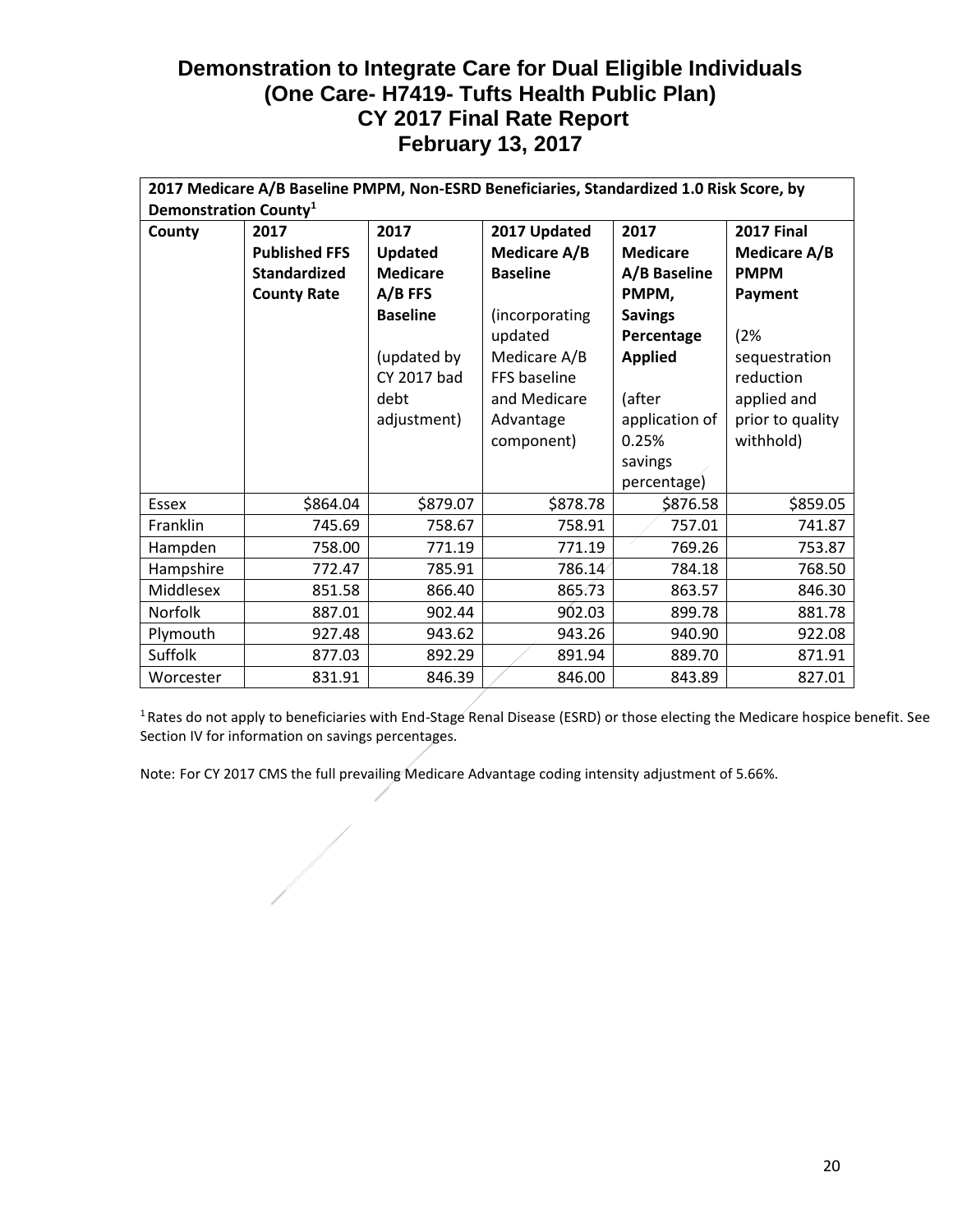The Medicare A/B PMPMs above will be risk adjusted at the beneficiary level using the prevailing CMS-HCC risk adjustment model.

*Beneficiaries with End-Stage Renal Disease (ESRD):* Separate Medicare A/B baselines and risk adjustment apply to enrollees with ESRD. The Medicare A/B baselines for beneficiaries with ESRD vary by the enrollee's ESRD status: dialysis, transplant, and functioning graft, as follows:

- **Dialysis**: For enrollees in the dialysis status phase, the Medicare A/B baseline is the CY 2017 Massachusetts ESRD dialysis state rate, updated to incorporate the impact of sequestrationrelated rate reductions. The CY 2017 ESRD dialysis state rate for Massachusetts is \$7,761.76 PMPM; the updated CY 2017 ESRD dialysis state rate incorporating a 2% sequestration reduction and prior to the application of the quality withhold is \$7,606.52 PMPM. This will apply to applicable enrollees in all Demonstration counties and will be risk adjusted using the prevailing HCC-ESRD risk adjustment model.
- **Transplant**: For enrollees in the transplant status phase (inclusive of the 3-months posttransplant), the Medicare A/B baseline is the CY 2017 Massachusetts ESRD dialysis state rate updated to incorporate the impact of sequestration-related rate reductions. The CY 2017 ESRD dialysis state rate for Massachusetts is \$7,761.76 PMPM; the updated CY 2017 ESRD dialysis state rate incorporating a 2% sequestration reduction and prior to the application of the quality withhold is \$7,606.52 PMPM. This will apply to applicable enrollees in all Demonstration counties and will be risk adjusted using the prevailing HCC-ESRD risk adjustment model.
- **Functioning Graft:** For enrollees in the functioning graft status phase (beginning at 4 months post-transplant) the Medicare A/B baseline is be the Medicare Advantage 3.5-star county rate/benchmark (see table below). This Medicare A/B component will be risk adjusted using the prevailing HCC-ESRD functioning graft risk adjustment model.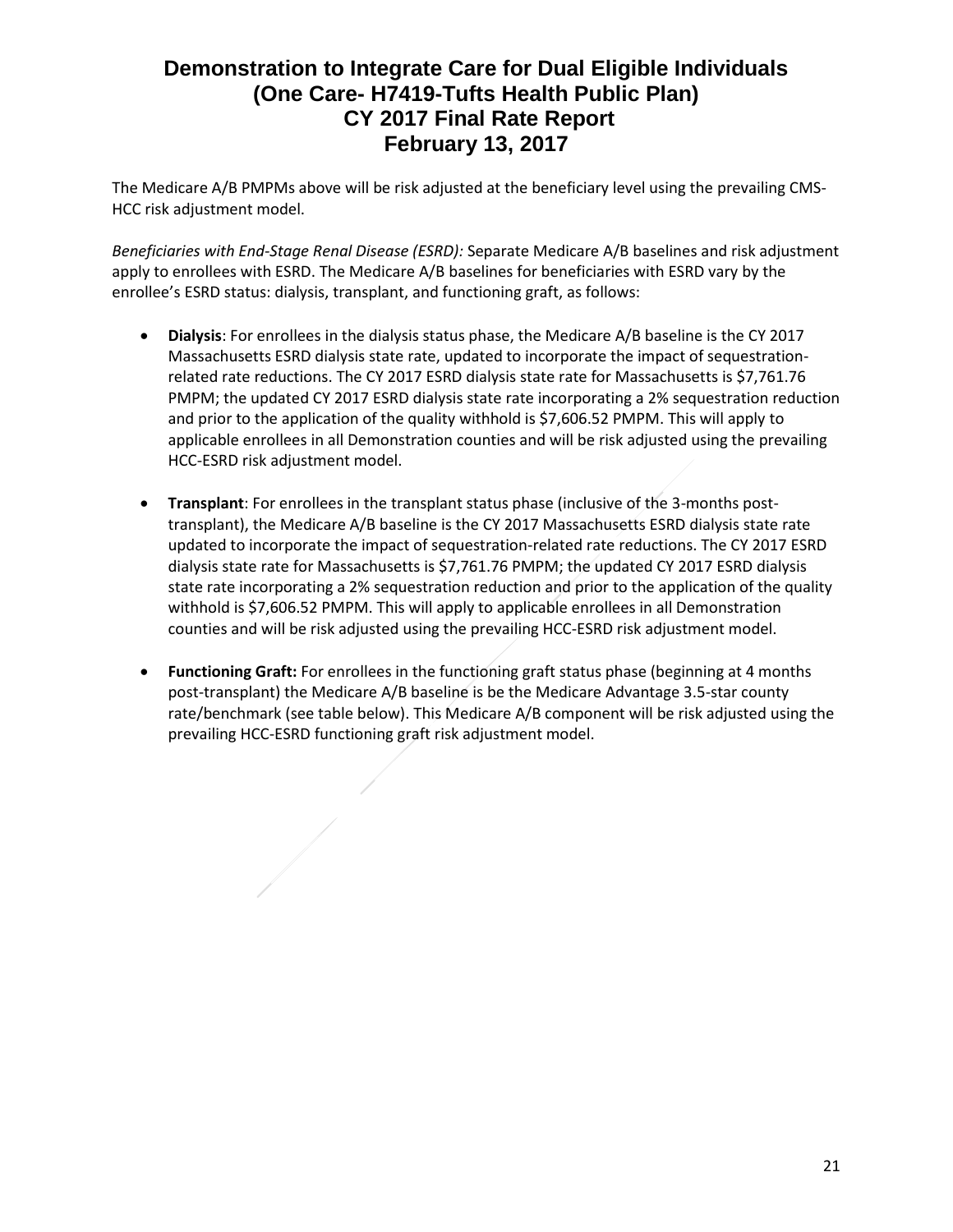A savings percentage will not be applied to the Medicare A/B baseline for enrollees with ESRD (inclusive of those enrollees in the dialysis, transplant and functioning graft status phases).

|                                         |                             | 2017 Medicare A/B Baseline PMPM, Beneficiaries with ESRD Functioning Graft Status, Standardized |  |  |  |  |  |  |  |  |  |  |
|-----------------------------------------|-----------------------------|-------------------------------------------------------------------------------------------------|--|--|--|--|--|--|--|--|--|--|
| 1.0 Risk Score, by Demonstration County |                             |                                                                                                 |  |  |  |  |  |  |  |  |  |  |
| County                                  | 2017 3.5% bonus County Rate | 2017 Sequestration-Adjusted                                                                     |  |  |  |  |  |  |  |  |  |  |
|                                         | (Benchmark)                 | <b>Medicare A/B Baseline</b>                                                                    |  |  |  |  |  |  |  |  |  |  |
|                                         |                             |                                                                                                 |  |  |  |  |  |  |  |  |  |  |
|                                         |                             | (after application of 2% Sequestration                                                          |  |  |  |  |  |  |  |  |  |  |
|                                         |                             | reduction)                                                                                      |  |  |  |  |  |  |  |  |  |  |
| Essex                                   | \$851.08                    | \$834.06                                                                                        |  |  |  |  |  |  |  |  |  |  |
| Franklin                                | 827.72                      | 811.17                                                                                          |  |  |  |  |  |  |  |  |  |  |
| Hampden                                 | 784.53                      | 768.84                                                                                          |  |  |  |  |  |  |  |  |  |  |
| Hampshire                               | 828.47                      | 811.90                                                                                          |  |  |  |  |  |  |  |  |  |  |
| Middlesex                               | 838.81                      | 822.03                                                                                          |  |  |  |  |  |  |  |  |  |  |
| <b>Norfolk</b>                          | 873.70                      | 856.23                                                                                          |  |  |  |  |  |  |  |  |  |  |
| Plymouth                                | 913.57                      | 895.30                                                                                          |  |  |  |  |  |  |  |  |  |  |
| Suffolk                                 | 863.87                      | 846.59                                                                                          |  |  |  |  |  |  |  |  |  |  |
| Worcester                               | 819.43                      | 803.04                                                                                          |  |  |  |  |  |  |  |  |  |  |

*Beneficiaries Electing the Medicare Hospice Benefit:* If an enrollee elects to receive the Medicare hospice benefit, the enrollee will remain in the Demonstration but will obtain the hospice services through the Medicare FFS benefit. The One Care plan will no longer receive the Medicare A/B payment for that enrollee. Medicare hospice services and all other Original Medicare services will be paid under Medicare FFS. One Care plans and providers of hospice services will be required to coordinate these services with the rest of the enrollee's care, including with Medicaid and Part D benefits and any additional benefits offered by the One Care plans. One Care plans will continue to receive the Medicare Part D and Medicaid payments, for which no changes will occur.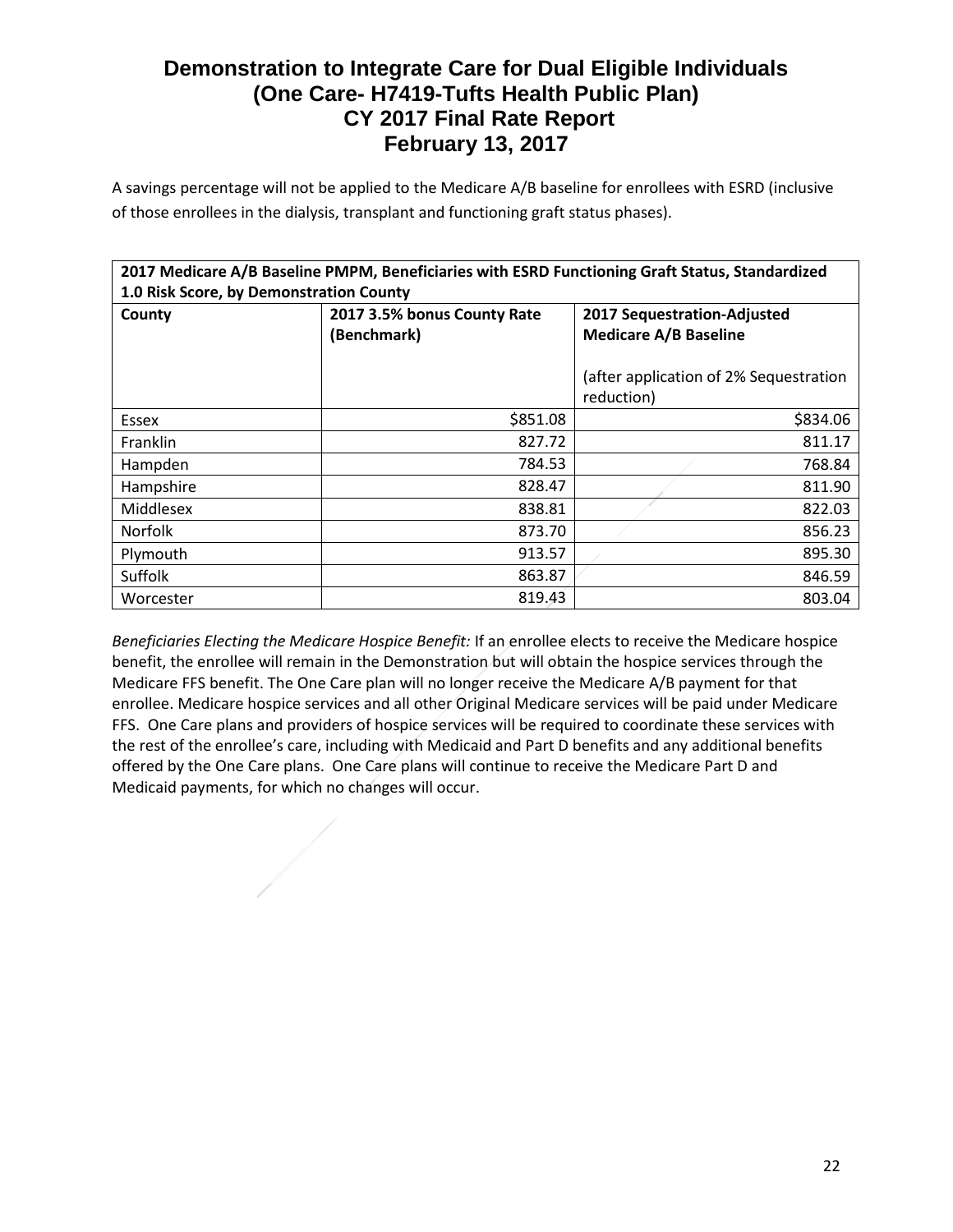## *Medicare Part D Services*

The Part D plan payment will be the risk adjusted Part D national average monthly bid amount (NAMBA) for the payment year, adjusted for payment reductions resulting from sequestration applied to the nonpremium portion of the NAMBA. The non-premium portion will be determined by subtracting the applicable regional Low-Income Premium Subsidy Amount from the risk adjusted NAMBA. To illustrate, the NAMBA for CY 2017 is \$61.08 and the CY 2017 Low-Income Premium Subsidy Amount for Massachusetts is \$34.83. Thus, the updated Massachusetts Part D monthly per member per month payment for a beneficiary with a 1.0 RxHCC risk score applicable for CY 2017 is \$60.56. This amount incorporates a 2% sequestration reduction to the non-premium portion of the NAMBA.

CMS will pay an average monthly prospective payment amount for the low income cost-sharing subsidy and Federal reinsurance amounts; these payments will be 100% cost reconciled after the payment year has ended. These prospective payments, as proposed and attested to by Tufts Health Public Plan, are plan-specific and will be same for all counties, as shown below.

- Low income cost-sharing: \$175.11 PMPM
- Reinsurance: \$281.40 PMPM

The low-income cost sharing and reinsurance subsidy amounts are exempt from mandatory payment reductions under sequestration.

A savings percentage will not be applied to the Part D component of the rate. Part D payments will not be subject to a quality withhold.

**Additional Information***:* More information on the Medicare components of the rate under the Demonstration may be found online at: [http://www.cms.gov/Medicare-Medicaid-](http://www.cms.gov/Medicare-Medicaid-Coordination/Medicare-and-Medicaid-Coordination/Medicare-Medicaid-Coordination-Office/Downloads/JointRateSettingProcess.pdf)[Coordination/Medicare-and-Medicaid-Coordination/Medicare-Medicaid-Coordination-](http://www.cms.gov/Medicare-Medicaid-Coordination/Medicare-and-Medicaid-Coordination/Medicare-Medicaid-Coordination-Office/Downloads/JointRateSettingProcess.pdf)[Office/Downloads/JointRateSettingProcess.pdf](http://www.cms.gov/Medicare-Medicaid-Coordination/Medicare-and-Medicaid-Coordination/Medicare-Medicaid-Coordination-Office/Downloads/JointRateSettingProcess.pdf)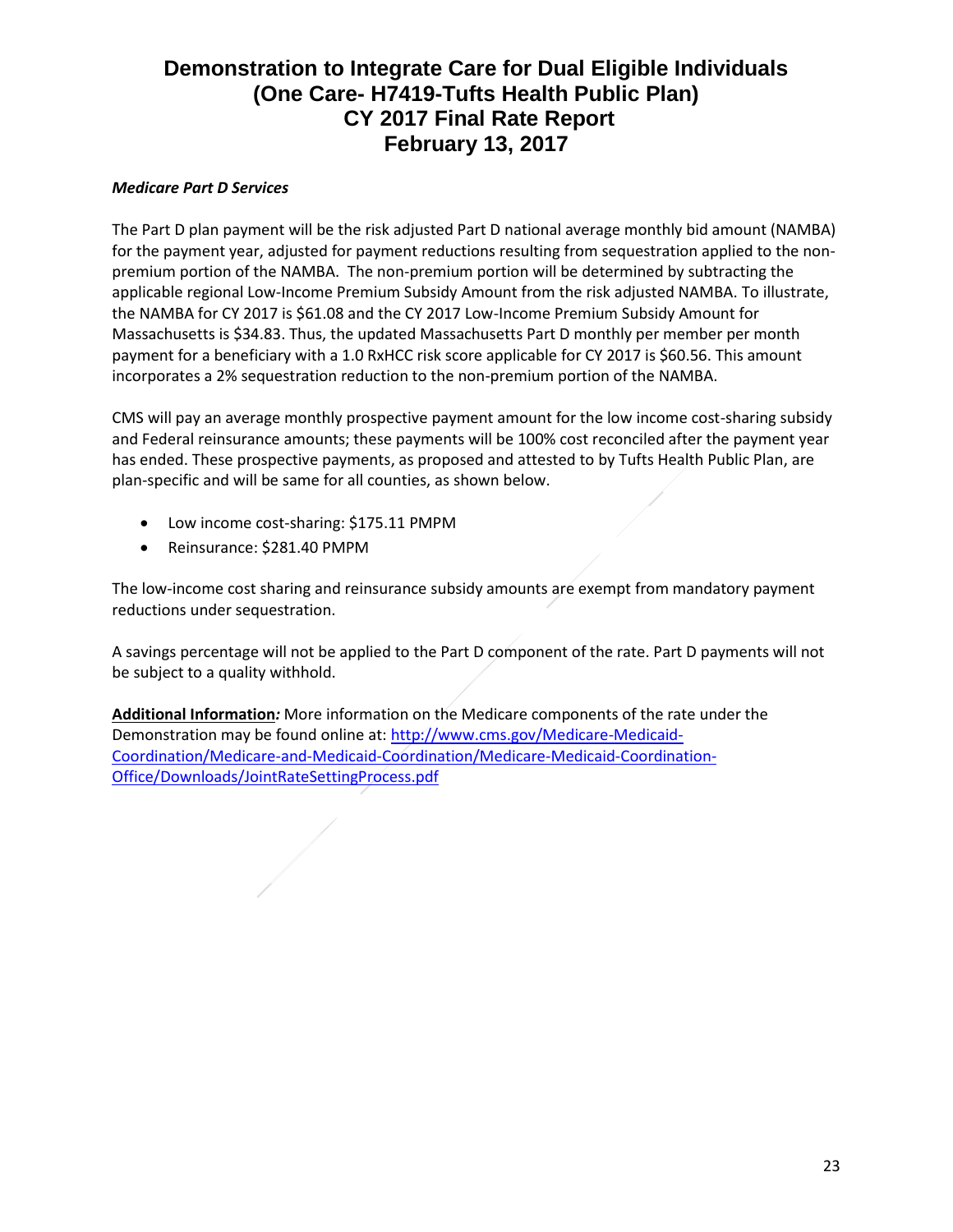## **IV. Savings Percentages and Quality Withholds**

## *Savings Percentages*

One of the components of the capitated financial alignment model is the application of aggregate savings percentages to reflect savings achievable through the coordination of services across Medicare and Medicaid. This is reflected in the rates through the application of aggregate savings percentages to both the Medicaid and Medicare A/B components of the rates.

CMS and MassHealth established composite savings percentages for each year of the Demonstration, as shown in the table below. The savings percentage will be applied to the Medicaid and Medicare A/B components of the rates, uniformly to all population groups, unless otherwise noted in this report. The savings percentage will not be applied to the Part D component of the joint rate.

| Year                 | <b>Calendar dates</b>                | Savings percentage |
|----------------------|--------------------------------------|--------------------|
| Demonstration Year 4 | January 1, 2017 through December 31, | 0.25%              |
|                      | 2017                                 |                    |

## *Quality Withhold*

The quality withhold percentage applied to the Medicaid and Medicare A/B components of the rate for 2017 (Demonstration Year (DY) 4) will be 1.25%.

More information about the DY 4 quality withhold methodology is available at: [https://www.cms.gov/Medicare-Medicaid-Coordination/Medicare-and-Medicaid-](https://www.cms.gov/Medicare-Medicaid-Coordination/Medicare-and-Medicaid-Coordination/Medicare-Medicaid-Coordination-Office/FinancialAlignmentInitiative/Downloads/DY2and3QualityWithholdGuidance042916.pdf)[Coordination/Medicare-Medicaid-Coordination-](https://www.cms.gov/Medicare-Medicaid-Coordination/Medicare-and-Medicaid-Coordination/Medicare-Medicaid-Coordination-Office/FinancialAlignmentInitiative/Downloads/DY2and3QualityWithholdGuidance042916.pdf)[Office/FinancialAlignmentInitiative/Downloads/DY2and3QualityWithholdGuidance042916.pdf](https://www.cms.gov/Medicare-Medicaid-Coordination/Medicare-and-Medicaid-Coordination/Medicare-Medicaid-Coordination-Office/FinancialAlignmentInitiative/Downloads/DY2and3QualityWithholdGuidance042916.pdf).

State Specific for Massachusetts:

[https://www.cms.gov/Medicare-Medicaid-Coordination/Medicare-and-Medicaid-](https://www.cms.gov/Medicare-Medicaid-Coordination/Medicare-and-Medicaid-Coordination/Medicare-Medicaid-Coordination-Office/FinancialAlignmentInitiative/Downloads/DY2and3QualityWithholdGuidanceMass.pdf)[Coordination/Medicare-Medicaid-Coordination-](https://www.cms.gov/Medicare-Medicaid-Coordination/Medicare-and-Medicaid-Coordination/Medicare-Medicaid-Coordination-Office/FinancialAlignmentInitiative/Downloads/DY2and3QualityWithholdGuidanceMass.pdf)[Office/FinancialAlignmentInitiative/Downloads/DY2and3QualityWithholdGuidanceMass.pdf](https://www.cms.gov/Medicare-Medicaid-Coordination/Medicare-and-Medicaid-Coordination/Medicare-Medicaid-Coordination-Office/FinancialAlignmentInitiative/Downloads/DY2and3QualityWithholdGuidanceMass.pdf)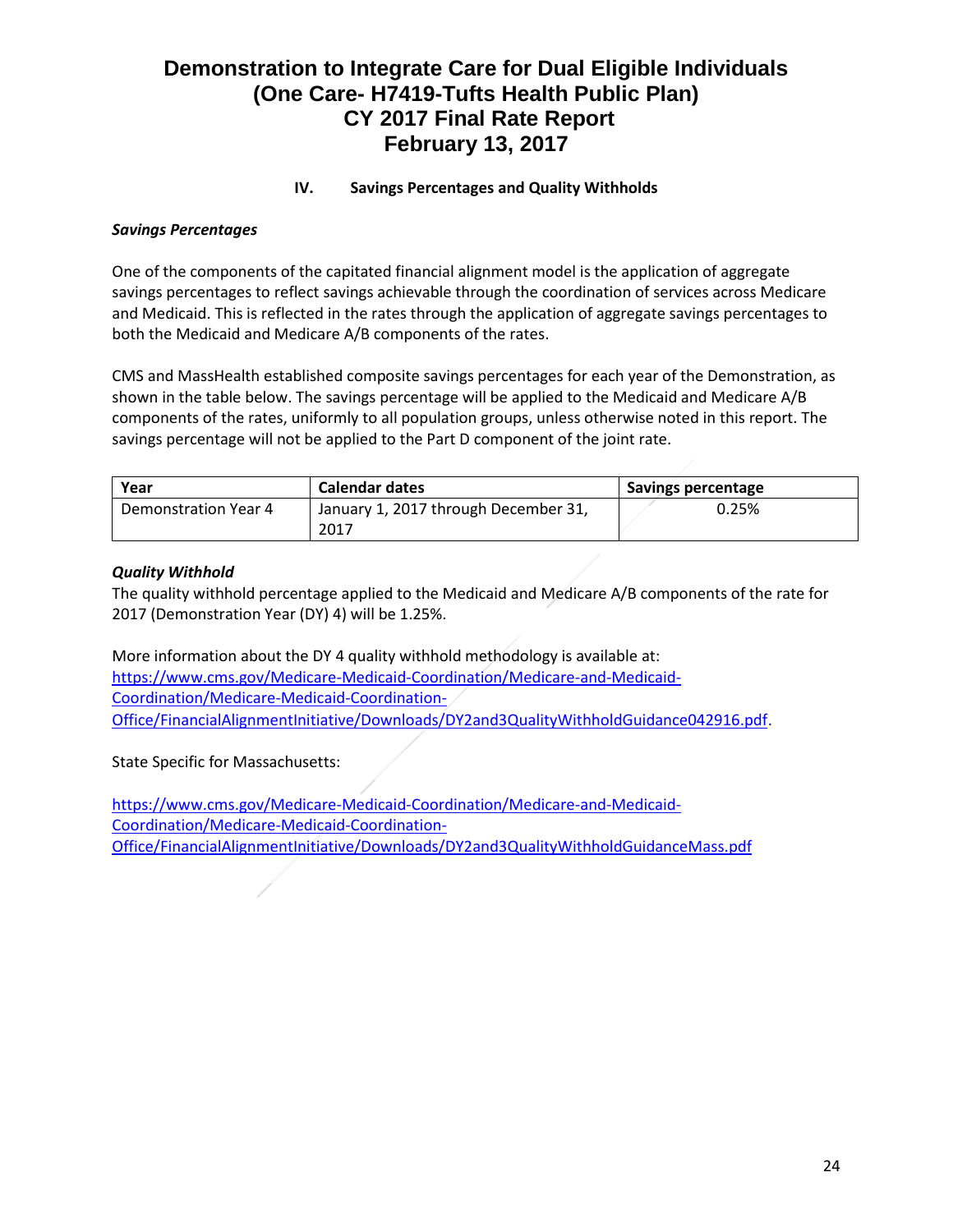## **V. Risk Mitigation**

The three-way contract, as amended, includes risk corridors to mitigate risk in the event of disproportionate enrollment of high need individuals in some One Care plans or adverse enrollment selection across the Demonstration as a whole.

## *Risk Corridors*

Risk corridors have been established for Demonstration Year 4. The Demonstration will utilize a tiered One Care plan-level symmetrical risk corridor to include all Medicare A/B and Medicaid eligible service and non-service expenditures, rounded to the nearest one tenth of a percent. The risk corridors will be reconciled after application of any high-cost risk pool (HCRP) or risk adjustment methodologies (e.g. CMS-HCC), and as if One Care plans had received the full quality withhold payment.

For Demonstration Year 4, for gains and/or losses of less than or equal to 4%, the One Care plan bears 100% of the risk. For the portion of gains and/or losses from 4.1% through 8.0%, the One Care plan bears 50% of the risk and MassHealth and CMS share in the other 50%. For the portion of gains and/or losses of 8.1% and greater, the One Care Plan bears 100% of the gain/loss.

The Medicare and Medicaid contributions to risk corridor payments or recoupments will be in proportion to their contributions to the Medicare A/B and MassHealth components of the capitation rate.

## **VI. MassHealth Base Data Summaries**

Summary PMPMs for Medicaid and crossover claims from the MassHealth base data are included below, followed by summary PMPMs including IBNR and relational adjustments. Expenditures are reported by fiscal year, geographic region, rating category, and rate development category of service. Combined across fiscal years, the Medicaid and crossover data represents the historical base data used to develop the MassHealth component of the rates.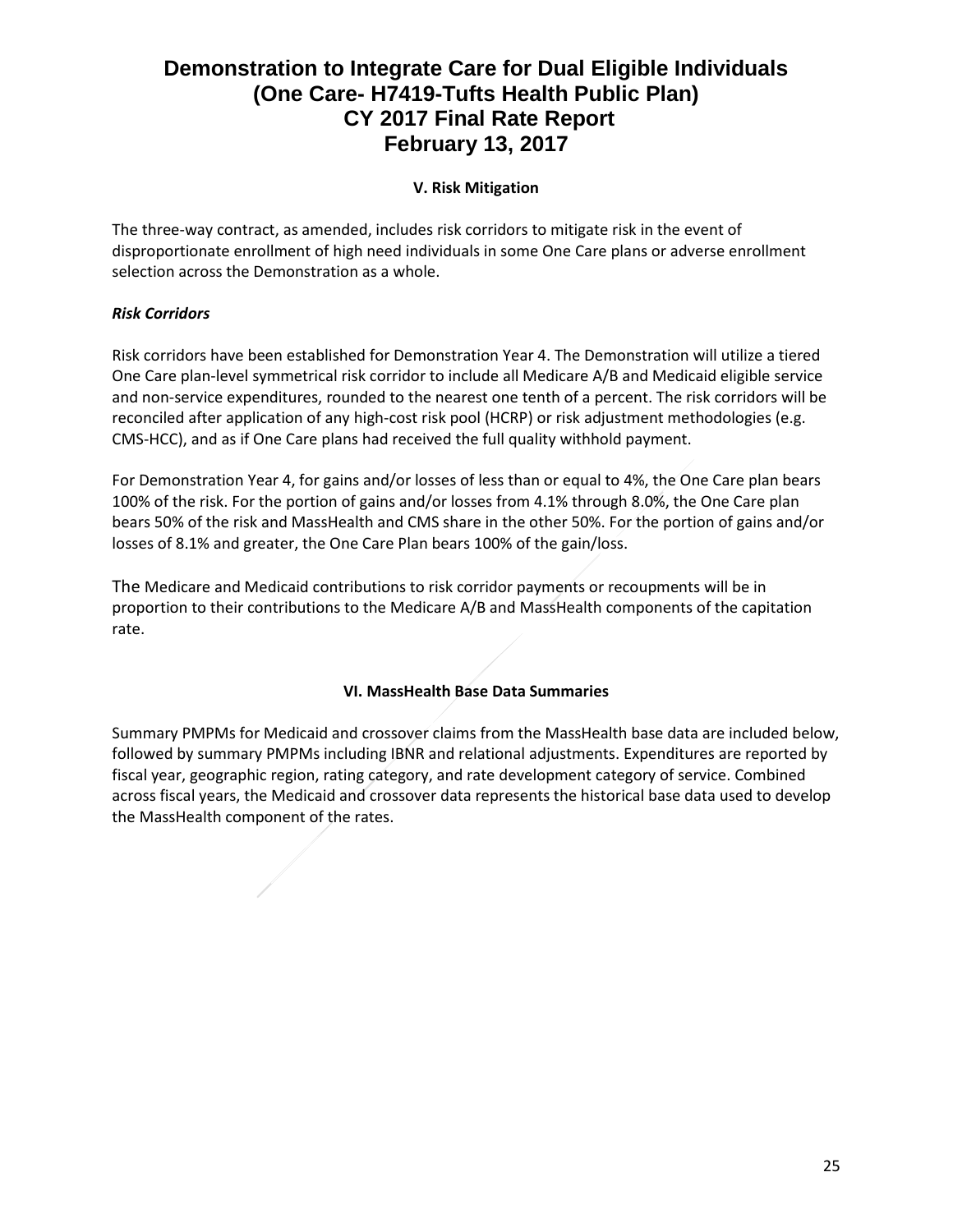#### **Base Data Summary**

**Region: Eastern**

| Period: Fiscal Year 2014   | <b>C1: Community Low Risk</b><br><b>C2: Community High Risk</b><br><b>C3: Community NHC</b> |                                 |          |                                |     |                             |            |                                 |      |                                |                             | F1: Facility-Based Care |                                 |      |                                |                             |                 |  |                                 |                                |                             |     |                             |
|----------------------------|---------------------------------------------------------------------------------------------|---------------------------------|----------|--------------------------------|-----|-----------------------------|------------|---------------------------------|------|--------------------------------|-----------------------------|-------------------------|---------------------------------|------|--------------------------------|-----------------------------|-----------------|--|---------------------------------|--------------------------------|-----------------------------|-----|-----------------------------|
| <b>Category of Service</b> |                                                                                             | <b>Crossover</b><br><b>PMPM</b> |          | <b>Medicaid</b><br><b>PMPM</b> |     | <b>Total</b><br><b>PMPM</b> |            | <b>Crossover</b><br><b>PMPM</b> |      | <b>Medicaid</b><br><b>PMPM</b> | <b>Total</b><br><b>PMPM</b> |                         | <b>Crossover</b><br><b>PMPM</b> |      | <b>Medicaid</b><br><b>PMPM</b> | <b>Total</b><br><b>PMPM</b> |                 |  | <b>Crossover</b><br><b>PMPM</b> | <b>Medicaid</b><br><b>PMPM</b> |                             |     | <b>Total</b><br><b>PMPM</b> |
| <b>Member Months</b>       |                                                                                             | 394,162                         |          | 394,162                        |     | 394,162                     |            | 123,340                         |      | 123,340                        | 123,340                     |                         | 79,693                          |      | 79,693                         |                             | 79,693          |  | 12,781                          | 12,781                         |                             |     | 12,781                      |
| Inpatient - Acute          | \$                                                                                          | 5.66                            | - \$     | 1.12                           | \$  | 6.78                        | \$         | 12.79 \$                        |      | $6.24$ \$                      | 19.02                       | \$                      | 17.11                           | \$   | 40.11                          | \$                          |                 |  | 14.58                           | \$.                            | ,571.05                     | S   | 585.63                      |
| Inpatient MH/SA            | \$                                                                                          |                                 |          | 0.12                           | \$  | 0.25                        | -\$        | $23.54$ \$                      |      | $23.95$ \$                     | 47.49                       | \$                      | 20.24                           | -\$  | 81.97                          | \$                          | $102.21$ \\$    |  | 8.06                            | \$                             | .818.11                     | \$  | ,826.17                     |
| <b>Hospital Outpatient</b> | \$                                                                                          | 17.83                           | - \$     | 1.19                           | \$  | 19.02                       | \$         | $22.43$ \$                      |      | $1.44$ \$                      | 23.88                       | - \$                    | 26.00                           | -\$  | 2.57                           | \$                          |                 |  | 47.22 \$                        |                                | 0.89                        | \$  | 48.11                       |
| Outpatient MH/SA           | \$                                                                                          | 6.27                            | <b>S</b> | 4.86                           | \$  | $11.13$ $\sqrt{3}$          |            |                                 |      | $147.23$ \$                    | $156.65$ \ \$               |                         | 7.28                            | \$   | 72.84                          | \$                          |                 |  | $6.65$ \ \$                     |                                | $26.43$ \$                  |     | 33.08                       |
| Professional               | \$                                                                                          | 16.80                           | \$       | 2.98                           | \$  | 19.78                       | \$         | $25.50$ \$                      |      | $12.16$ \$                     | $37.66$ \ \$                |                         | 29.70                           | \$.  | 6.91                           | \$                          | $36.61$ \ \$    |  | 38.17 \$                        |                                | $3.66$ \$                   |     | 41.83                       |
| <b>HCBS/Home Health</b>    | \$                                                                                          | 0.00                            | \$       | $3.66$ \$                      |     | 3.66                        | \$         | $0.00$ \$                       |      | $10.27$ \$                     | 10.27                       | \$                      | 0.00                            | \$   | 2,325.71                       | \$                          |                 |  | $0.00$ \ \$                     |                                | $37.90$ \$                  |     | 37.90                       |
| <b>LTC Facility</b>        | \$                                                                                          | 0.77                            | \$       | 0.34                           | -\$ | 1.11                        | $\sqrt{3}$ | 1.81                            | - \$ | $0.57$ \$                      | 2.38                        | -\$                     | 33.07                           | - \$ | 34.25                          | - \$                        |                 |  | 112.38                          | -S                             | 3,961.40                    | \$  | 4,073.78                    |
| Pharmacy (Non-Part D)      | \$                                                                                          | 0.00                            | - \$     | 4.12                           | -\$ | 4.12                        | \$         | $0.00$ \$                       |      |                                | $4.08$ \ \$                 |                         | $0.00$ \$                       |      | 5.58                           | \$                          | $5.58$   \$     |  | $0.00$ \ \$                     |                                |                             |     | 2.96                        |
| DME & Supplies             | \$                                                                                          | 1.88                            | -\$      | $3.52$ \$                      |     | 5.41                        | - \$       | $1.46$ \$                       |      | $2.57$ \$                      | 4.03                        | \$                      | 10.25                           | - \$ | 28.33                          | \$                          |                 |  | $7.31$ \$                       |                                | $32.08$ \$                  |     | 39.39                       |
| Transportation             | \$                                                                                          | 0.05                            | - \$     | 4.66                           | \$  | 4.70                        | -\$        |                                 |      | $36.26$ \$                     | $36.45$ \$                  |                         | 0.25                            | -\$  | 95.39                          | \$                          | $95.63$ \$      |  |                                 |                                | $58.58$ \$                  |     | 59.17                       |
| All Other                  | \$                                                                                          | 0.00                            | - \$     | 14.23                          | \$  | $14.23$ \$                  |            | $0.00\,$ \$                     |      | 16.62 \$                       | 16.62                       | \$                      | 0.00                            | \$   | 32.26                          | - \$                        |                 |  | $0.00\quad$ \$                  |                                | 50.13                       | -\$ | 50.13                       |
| <b>Total Medical</b>       | -\$                                                                                         | 49.40                           |          | 40.80                          |     | $90.20$ \$                  |            | 97.14                           |      | $261.40$ \$                    | 358.54                      |                         | 143.89                          |      | $S$ 2.725.92                   |                             | $2.869.80$   \$ |  |                                 |                                | $234.97$   \$ 7.563.19   \$ |     | 7.798.16                    |

#### **Region: Eastern**

| Period: Fiscal Year 2015   | <b>C1: Community Low Risk</b><br><b>C2: Community High Risk</b><br><b>C3: Community NHC</b> |            |      |                                |      |                      |      |                                 |         |                                |  |                             |          | F1: Facility-Based Care         |      |                                |          |                             |        |                                 |        |                                  |      |                             |
|----------------------------|---------------------------------------------------------------------------------------------|------------|------|--------------------------------|------|----------------------|------|---------------------------------|---------|--------------------------------|--|-----------------------------|----------|---------------------------------|------|--------------------------------|----------|-----------------------------|--------|---------------------------------|--------|----------------------------------|------|-----------------------------|
| <b>Category of Service</b> | <b>Crossover</b><br><b>PMPM</b>                                                             |            |      | <b>Medicaid</b><br><b>PMPM</b> |      | Total<br><b>PMPM</b> |      | <b>Crossover</b><br><b>PMPM</b> |         | <b>Medicaid</b><br><b>PMPM</b> |  | <b>Total</b><br><b>PMPM</b> |          | <b>Crossover</b><br><b>PMPM</b> |      | <b>Medicaid</b><br><b>PMPM</b> |          | <b>Total</b><br><b>PMPM</b> |        | <b>Crossover</b><br><b>PMPM</b> |        | <b>Medicaid</b><br><b>PMPM</b>   |      | <b>Total</b><br><b>PMPM</b> |
| <b>Member Months</b>       |                                                                                             | 370,327    |      | 370,327                        |      | 370,327              |      | 112,989                         | 112,989 |                                |  | 112,989                     |          | 85,471                          |      | 85,471                         |          | 85,471                      | 12.684 |                                 | 12,684 |                                  |      | 12,684                      |
| Inpatient - Acute          |                                                                                             | 5.00       | -\$  | $1.72$ \$                      |      | 6.72                 | - \$ | $11.74$ \$                      |         | $7.18$ \ \$                    |  | 18.93                       | \$       | 15.17                           | ∣\$  | 33.06                          | <b>S</b> | 48.23                       |        | 29.28                           | \$     | ,601.84                          | \$   | .631.12                     |
| Inpatient MH/SA            |                                                                                             | 0.16       | - \$ | 0.08                           | - \$ | 0.24                 | -\$  | $22.45$ \$                      |         | 24.82 \$                       |  |                             |          | 15.57                           | - \$ | 76.35 \$                       |          |                             |        | 8.13                            | S.     | ,612.00                          | \$   | ,620.13                     |
| <b>Hospital Outpatient</b> |                                                                                             | 17.70      | ၊ \$ | 1.19                           | \$   | 18.89                | -S   | $21.24$ \$                      |         | $1.40$ \ \$                    |  | 22.64                       | \$       | $25.44$ \$                      |      | 2.20                           | - \$     | $27.65$   \$                |        | $46.78$ \$                      |        | 0.76                             | \$   | 47.54                       |
| Outpatient MH/SA           |                                                                                             | 5.06       | - \$ | 5.31                           | \$   | 10.38                | - \$ | 7.96                            | - \$    | 149.98 \$                      |  |                             |          | 5.66                            | \$   | 70.74                          | - \$     |                             |        | $4.06$ \$                       |        | 27.84 \$                         |      | 31.90                       |
| Professional               |                                                                                             | $12.94$ \$ |      | $2.38$ \$                      |      | 15.32                | - \$ | $18.44$ \$                      |         | $10.24$ \$                     |  | 28.67                       | \$       | $19.44$ \$                      |      | 4.07                           | <b>S</b> |                             |        | $24.74$ \$                      |        |                                  |      | 27.61                       |
| <b>HCBS/Home Health</b>    |                                                                                             | 0.00       | - \$ | $3.71$ \$                      |      | 3.71                 | -\$  | $0.00 \,$ \$                    |         | $9.27$ \$                      |  | 9.27                        | \$       | 0.00                            | \$   | 2.575.97                       | \$       | $2,575.97$ \ \ \$           |        | $0.00 \,$ \$                    |        | 29.13                            | - \$ | 29.13                       |
| <b>LTC Facility</b>        |                                                                                             | 0.78       | -\$  | $0.29$ \$                      |      | 1.06                 | - \$ | $1.85$ \$                       |         | $0.98$ \$                      |  | 2.83                        | \$       | $30.08$ \$                      |      | $31.16$ \ \$                   |          | $61.24$ \$                  |        | 130.78                          | \$     | $4,006.82$ \$                    |      | 4,137.60                    |
| Pharmacy (Non-Part D)      | \$                                                                                          | 0.00       | - \$ | 4.75 $$$                       |      | 4.75                 | - \$ | $0.00 \text{ }$ \$              |         | $3.62$ \$                      |  | 3.62                        | <b>S</b> | $0.00 \text{ }$ \$              |      | $6.13$ \$                      |          |                             |        | $0.00 \,$ \$                    |        | 2.74                             | - \$ | 2.74                        |
| DME & Supplies             |                                                                                             | 1.86       | \$   | $3.75$ \$                      |      | 5.61                 | l \$ |                                 |         | $3.05$ \$                      |  | 4.79                        | \$       | $9.32$ \$                       |      | $27.44$ \$                     |          |                             |        |                                 |        | $32.63$ \$                       |      | 37.08                       |
| Transportation             |                                                                                             | 0.05       | - \$ | $5.04$ \$                      |      | 5.10                 | -\$  | $0.23$ \$                       |         | 47.26 \$                       |  |                             |          | 0.21                            | -\$  | 98.39                          | - \$     | $98.60$ \ \$                |        | $1.33$ \$                       |        | 60.45 \$                         |      | 61.78                       |
| All Other                  |                                                                                             | 0.00       | - \$ | $16.60$ \$                     |      | $16.60$ \$           |      | $0.00$ \$                       |         | $20.84$ \$                     |  | 20.84                       | -\$      | 0.00                            | -\$  | 33.21                          | <b>S</b> |                             |        | $0.00$ \$                       |        | $62.97$ \$                       |      | 62.97                       |
| <b>Total Medical</b>       | - \$                                                                                        | 43.54      |      |                                |      | 88.37                |      | 85.64                           |         | 278.63                         |  | $364.28$ \ \$               |          | 120.90                          | ∣\$∶ | 2.958.74                       |          | 3.079.64                    |        |                                 |        | 249.56   \$7.440.05   \$7.689.61 |      |                             |

#### Notes: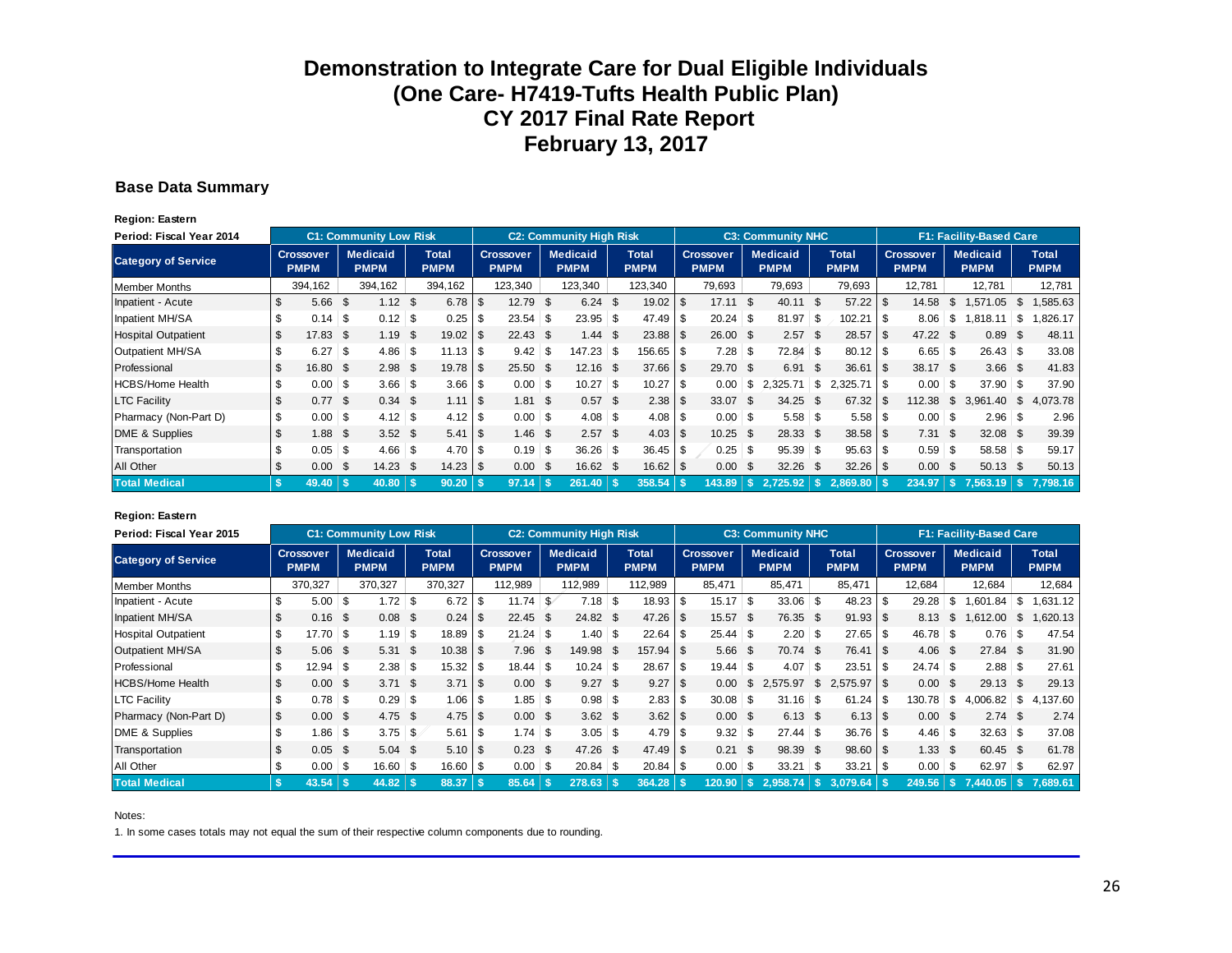#### **Base Data Summary**

**Region: Western**

| Period: Fiscal Year 2014   |              |                          |      | <b>C1: Community Low Risk</b>  |      |                             |      |                                 | <b>C2: Community High Risk</b> |          |                      |          |                          |      | <b>C3: Community NHC</b>       |          |                             |              |                                 |      | F1: Facility-Based Care        |      |                             |
|----------------------------|--------------|--------------------------|------|--------------------------------|------|-----------------------------|------|---------------------------------|--------------------------------|----------|----------------------|----------|--------------------------|------|--------------------------------|----------|-----------------------------|--------------|---------------------------------|------|--------------------------------|------|-----------------------------|
| <b>Category of Service</b> |              | Crossover<br><b>PMPM</b> |      | <b>Medicaid</b><br><b>PMPM</b> |      | <b>Total</b><br><b>PMPM</b> |      | <b>Crossover</b><br><b>PMPM</b> | <b>Medicaid</b><br><b>PMPM</b> |          | Total<br><b>PMPM</b> |          | Crossover<br><b>PMPM</b> |      | <b>Medicaid</b><br><b>PMPM</b> |          | <b>Total</b><br><b>PMPM</b> |              | <b>Crossover</b><br><b>PMPM</b> |      | <b>Medicaid</b><br><b>PMPM</b> |      | <b>Total</b><br><b>PMPM</b> |
| <b>Member Months</b>       |              | 221,566                  |      | 221,566                        |      | 221,566                     |      | 75,011                          | 75,011                         |          | 75,011               |          | 50,841                   |      | 50,841                         |          | 50,841                      |              | 5,375                           |      | 5,375                          |      | 5,375                       |
| Inpatient - Acute          | \$           | 3.87                     | - \$ | 1.01                           | S.   |                             |      | $9.91$ \$                       | $1.38$ \$                      |          | 11.29                | \$       | 10.51                    | \$   | 15.15                          | <b>S</b> | $25.66$ \$                  |              | 15.72                           | - \$ | 990.98                         | \$   | 1,006.70                    |
| Inpatient MH/SA            | \$.          |                          |      | 0.07                           | \$   | 0.22                        | l \$ | $23.47$ \$                      | 12.71                          | <b>S</b> | $36.18$ \$           |          | $11.13$ \$               |      | 21.85                          | - \$     | $32.98$ \$                  |              | $5.55$ \$                       |      | 195.78                         | \$   | 201.32                      |
| <b>Hospital Outpatient</b> | \$           | $12.46$ \$               |      | 0.59                           | \$   |                             |      | 17.54 \$                        | $0.58$ \$                      |          | $18.13$ $\sqrt{5}$   |          | $22.46$ \$               |      | 1.36                           | \$       | 23.81                       | $\mathsf{I}$ | 50.28 \$                        |      | 0.66                           | - \$ | 50.95                       |
| Outpatient MH/SA           |              | $5.30$ \$                |      | 7.73                           | \$   |                             |      | $9.68$ \$                       | $147.60$ \$                    |          | 157.29               | - S      | $7.02$ \$                |      | 61.89                          | - \$     | $68.91$ \\$                 |              | $5.61$ \ \$                     |      | $28.31$ \$                     |      | 33.92                       |
| Professional               | \$           | 18.79                    | -\$  | $2.02 \quad$ \$                |      | 20.80                       | l \$ | 25.98 \$                        | $3.79$ \$                      |          | 29.77                | \$       | 32.79                    | - \$ | 2.16                           | \$.      | $34.95$ \$                  |              | 41.78 \$                        |      | $2.98$ \$                      |      | 44.77                       |
| <b>HCBS/Home Health</b>    | \$           | 0.00                     | -\$  |                                |      |                             |      | $0.00$ \$                       | $6.66$ \$                      |          | $6.66$ \ \$          |          | 0.00                     | \$   | 2,191.18                       | \$       |                             |              | $0.00$ \$                       |      | $22.93$ \$                     |      | 22.93                       |
| <b>LTC Facility</b>        |              | 0.70                     | - \$ | 0.48                           | - \$ |                             |      | $0.99$ \$                       | $0.92$ \$                      |          | 1.91                 | <b>S</b> | 27.89                    | -S   | 26.74                          | -S.      | $54.63$ \$                  |              | 132.32                          | - \$ | 4,587.62                       | \$   | 4,719.94                    |
| Pharmacy (Non-Part D)      | \$           | $0.00$ \$                |      | 4.36                           | \$   |                             |      | $0.00$ \$                       | $3.83$ \$                      |          | $3.83$ \ \ \$        |          | $0.00$ \$                |      | $6.68$ \$                      |          | $6.68$   \$                 |              | $0.00$ \$                       |      | $8.85$ \ \ \$                  |      | 8.85                        |
| DME & Supplies             | \$.          | 2.07                     | \$   | 2.83                           | \$   |                             |      | $1.67$ \$                       | 2.47S                          |          |                      |          | 13.17                    | \$   | 37.25                          | <b>S</b> |                             |              | 4.47 S                          |      | 46.09                          | \$   | 50.56                       |
| Transportation             | \$           | 0.07                     | ∣\$  | 4.83                           | \$   | 4.89                        | l \$ | $0.22$ \$                       | $38.25$ \$                     |          | $38.47$ \ \ \$       |          | 0.27                     | \$   | 76.77                          | -\$      | $77.04$ \$                  |              | $1.63$ \$                       |      | $51.88$ \ \$                   |      | 53.51                       |
| All Other                  | \$           | 0.00                     | -\$  | 15.64                          | - \$ |                             |      | $0.00\ 5$                       | $23.75$ \$                     |          | $23.75$ \$           |          | 0.00                     | \$   | 42.71                          | -S.      | $42.71$ \\$                 |              | $0.00\quad$ \$                  |      | 35.52 \$                       |      | 35.52                       |
| <b>Total Medical</b>       | $\mathbf{s}$ | 43.40                    |      | 42.93                          |      | 86.33                       |      | 89.47                           | 241.94                         |          | 331.41               |          | 125.25                   | -S.  | 2.483.73                       |          | $2.608.98$ \ \$             |              | 257.36                          |      | 5.971.60                       |      | 6.228.97                    |

#### **Region: Western**

| Period: Fiscal Year 2015   |     |                                 |      | <b>C1: Community Low Risk</b>  |               |                             |                |                                 |      | <b>C2: Community High Risk</b> |                             |          |                                 |      | <b>C3: Community NHC</b>       |      |                             |                                 |                 | F1: Facility-Based Care        |    |                             |
|----------------------------|-----|---------------------------------|------|--------------------------------|---------------|-----------------------------|----------------|---------------------------------|------|--------------------------------|-----------------------------|----------|---------------------------------|------|--------------------------------|------|-----------------------------|---------------------------------|-----------------|--------------------------------|----|-----------------------------|
| <b>Category of Service</b> |     | <b>Crossover</b><br><b>PMPM</b> |      | <b>Medicaid</b><br><b>PMPM</b> |               | <b>Total</b><br><b>PMPM</b> |                | <b>Crossover</b><br><b>PMPM</b> |      | <b>Medicaid</b><br><b>PMPM</b> | <b>Total</b><br><b>PMPM</b> |          | <b>Crossover</b><br><b>PMPM</b> |      | <b>Medicaid</b><br><b>PMPM</b> |      | <b>Total</b><br><b>PMPM</b> | <b>Crossover</b><br><b>PMPM</b> |                 | <b>Medicaid</b><br><b>PMPM</b> |    | <b>Total</b><br><b>PMPM</b> |
| <b>Member Months</b>       |     | 173,583                         |      | 173,583                        |               | 173,583                     |                | 60,526                          |      | 60,526                         | 60,526                      |          | 48,260                          |      | 48,260                         |      | 48,260                      | 4,936                           |                 | 4,936                          |    | 4,936                       |
| Inpatient - Acute          |     | $4.02 \,$ \$                    |      | 0.23                           | \$            |                             |                | $7.73$ \$                       |      | $1.09$ \$                      | 8.82                        | \$       | $14.80$ \$                      |      | 14.66                          | \$   | $29.46$ \$                  | 17.96                           | <b>S</b>        | .029.63                        | \$ | ,047.60                     |
| Inpatient MH/SA            |     | 0.09                            | \$   | 0.00                           | S.            | 0.09                        | l \$           | $25.05$ \$                      |      | $11.60$ \$                     | $36.65$   \$                |          | 11.49                           | \$   | 15.43                          | - \$ | $26.93$ \$                  | 16.19                           | - \$            | 230.37                         | S  | 246.56                      |
| <b>Hospital Outpatient</b> |     | $12.48$ \$                      |      | 0.81                           | \$            | 13.30                       | <b>1</b> \$    | $16.39$ \$                      |      | $1.05$ \$                      | 17.45                       | <b>S</b> | 22.73                           | \$   | 1.30                           | \$   | $24.03$ \$                  | 56.72 \$                        |                 | $1.82$ \$                      |    | 58.54                       |
| <b>Outpatient MH/SA</b>    |     | 4.12                            | - \$ | 8.92                           | - \$          |                             |                | 7.19                            | - \$ | 157.49 \$                      | $164.67$ $\sqrt$            |          | 4.64                            | \$   | 61.48                          | - \$ |                             | $4.34 \quad $$                  |                 | 28.52 \$                       |    | 32.86                       |
| Professional               |     | $14.80$ \$                      |      | 2.06                           | \$            | $16.86$ \ \$                |                | $18.74$ \$                      |      |                                | 22.72                       | <b>S</b> | 22.38                           | \$   | 2.68                           | \$   | $25.07$ \$                  | $24.20$ \$                      |                 |                                |    | 26.45                       |
| <b>HCBS/Home Health</b>    |     | 0.00                            | \$   | 3.05                           | - \$          | $3.05$ \$                   |                | $0.00\,$ \$                     |      | $7.72$ \$                      | 7.72                        | <b>S</b> | 0.00                            | \$   | 2.333.67                       | \$   |                             | $0.00 \,$ \$                    |                 | $25.44$ \$                     |    | 25.44                       |
| <b>LTC Facility</b>        |     | $0.75$ \$                       |      | 0.48                           | \$            |                             |                | $1.25$ \$                       |      | $0.68$ \ \$                    | 1.93                        | <b>S</b> | 22.47                           | \$   | 28.69                          | \$   | $51.17$ \\$                 | 136.24                          | $\mathbb{I}$ \$ | 4,769.89                       | \$ | 4,906.13                    |
| Pharmacy (Non-Part D)      | \$. | 0.00                            | - \$ | 3.13                           | \$            |                             |                | $0.00\,$ \$                     |      | $3.12$ \$                      |                             |          | 0.00                            | -\$  | $6.64$ \$                      |      | $6.64$ \ \ \$               | $0.00 \,$ \$                    |                 | $6.25$ \$                      |    | 6.25                        |
| DME & Supplies             |     | 2.39                            | - \$ | 3.28                           | $\mathfrak s$ | 5.67                        | l \$           |                                 |      | $2.24$ \$                      | 3.82                        | <b>S</b> | 11.86                           | \$   | 41.45                          | \$   | $53.31$ \$                  | $6.95$ \$                       |                 | $45.79$ \$                     |    | 52.74                       |
| Transportation             |     | 0.06                            | - \$ | 4.93                           | \$            | 4.99                        | $\overline{1}$ | $0.19$ \$                       |      | 45.49 \$                       |                             |          | 0.18                            | \$   | 81.05 \$                       |      |                             | $0.70$ \$                       |                 | 45.94 \$                       |    | 46.64                       |
| All Other                  |     | 0.00                            | -\$  | 21.09                          | \$            | $21.09$ \ \$                |                | $0.00$ \$                       |      | $26.45$ \$                     | $26.45$ \$                  |          | 0.00                            | \$   | 44.06                          | \$   | 44.06 \$                    | $0.00$ \$                       |                 | $48.60$ \$                     |    | 48.60                       |
| <b>Total Medical</b>       | -S  | 38.72                           |      | 47.98                          |               | 86.70                       |                | 78.12                           |      | 260.91                         | 339.03                      |          | 110.56                          | - \$ |                                |      | $2,741.69$ \ \$             | 263.29                          | ۱s.             | 6.234.52                       |    | 6.497.81                    |

#### Notes: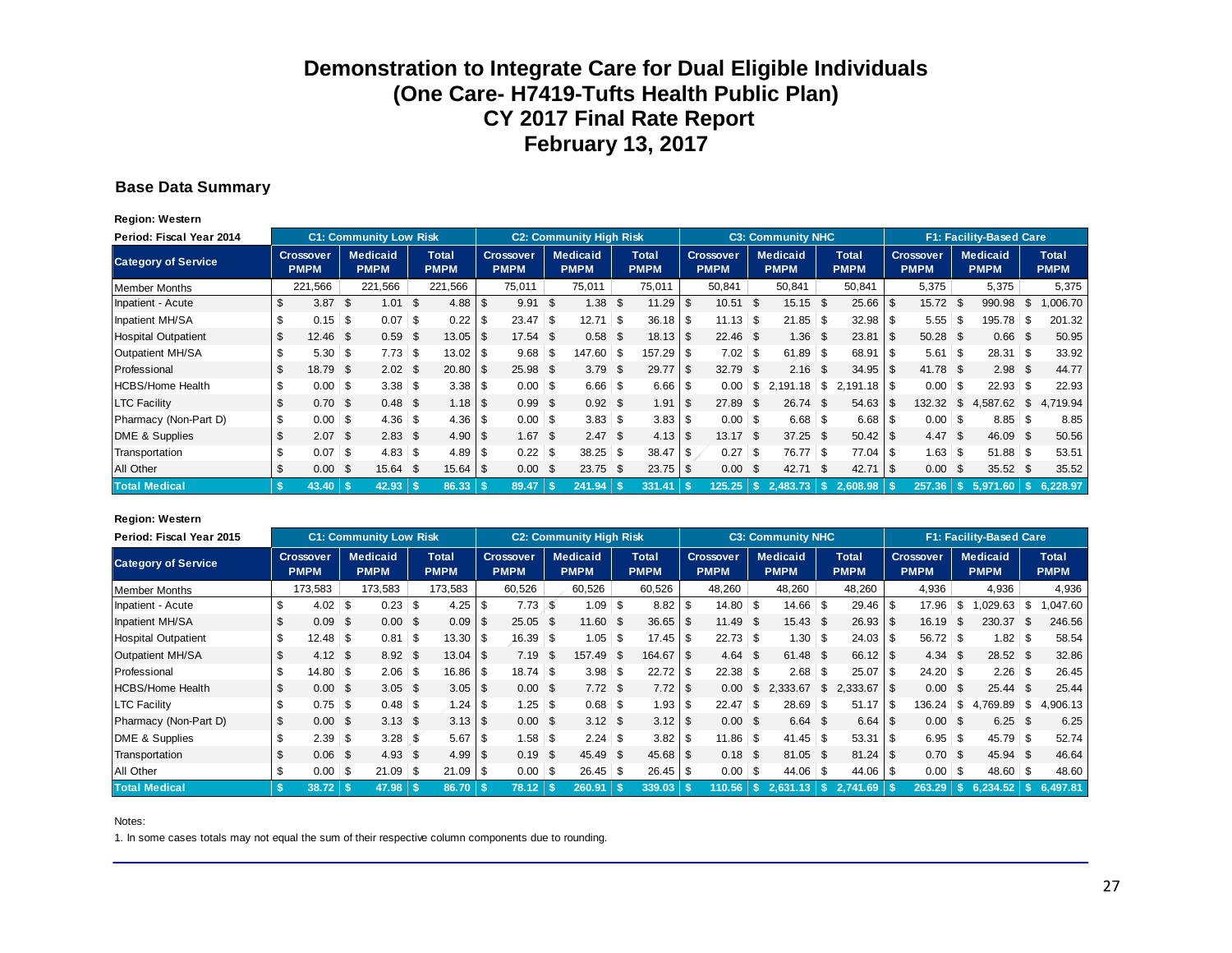#### **Base Data Summary**

**Region: The Cape**

| Period: Fiscal Year 2014   |    |                                 |      | <b>C1: Community Low Risk</b>  |      |                      |      |                                 |      | <b>C2: Community High Risk</b> |                             |      |                                 |           | <b>C3: Community NHC</b>       |      |                             |            |                                 |    | <b>F1: Facility-Based Care</b> |      |                             |
|----------------------------|----|---------------------------------|------|--------------------------------|------|----------------------|------|---------------------------------|------|--------------------------------|-----------------------------|------|---------------------------------|-----------|--------------------------------|------|-----------------------------|------------|---------------------------------|----|--------------------------------|------|-----------------------------|
| <b>Category of Service</b> |    | <b>Crossover</b><br><b>PMPM</b> |      | <b>Medicaid</b><br><b>PMPM</b> |      | Total<br><b>PMPM</b> |      | <b>Crossover</b><br><b>PMPM</b> |      | <b>Medicaid</b><br><b>PMPM</b> | <b>Total</b><br><b>PMPM</b> |      | <b>Crossover</b><br><b>PMPM</b> |           | <b>Medicaid</b><br><b>PMPM</b> |      | <b>Total</b><br><b>PMPM</b> |            | <b>Crossover</b><br><b>PMPM</b> |    | <b>Medicaid</b><br><b>PMPM</b> |      | <b>Total</b><br><b>PMPM</b> |
| <b>Member Months</b>       |    | 50,123                          |      | 50,123                         |      | 50,123               |      | 20,190                          |      | 20,190                         | 20,190                      |      | 9,952                           |           | 9,952                          |      | 9,952                       |            | 1,493                           |    | 1,493                          |      | 1,493                       |
| Inpatient - Acute          | \$ | $5.47$ \$                       |      | 1.19                           | \$   | $6.66$ \ \$          |      | $12.78$ \$                      |      | $3.34$ \$                      |                             |      | 13.36 \$                        |           | 25.72 \$                       |      | $39.08$ \$                  |            | 10.45                           | -S | 523.07                         | \$   | 533.51                      |
| Inpatient MH/SA            |    | $0.00$ \$                       |      | 0.66                           | \$   | 0.66                 | -\$  | $15.75$ \$                      |      | $22.21$ \$                     | 37.96                       | \$   | $11.82$ \$                      |           | 68.26 \$                       |      | $80.08$ \$                  |            |                                 |    | 99.48                          | \$   | 102.72                      |
| <b>Hospital Outpatient</b> | \$ | $13.14$ \$                      |      | 0.75                           | \$   | 13.89                | \$   | $17.22$ \$                      |      | $1.75$ \$                      | 18.97                       | \$   | $20.06$ \$                      |           | 3.61                           | - \$ | 23.66                       | - \$       | 66.33 \$                        |    | 1.28                           | -\$  | 67.61                       |
| Outpatient MH/SA           |    | $3.98$ \$                       |      | 6.11                           | \$   |                      |      | $7.76$ \$                       |      | $142.62$ \$                    |                             |      | 5.37                            | <b>\$</b> | 64.38 \$                       |      | $69.75$ \$                  |            | $9.60$ \$                       |    | $39.02$ \$                     |      | 48.62                       |
| Professional               |    | 18.98                           | - \$ | 1.38                           | \$   | 20.36                | -\$  | $27.57$ \$                      |      | $2.43$ \$                      | $30.00$   \$                |      | $31.10$ \$                      |           | $2.02 \quad$                   |      | 33.11                       | $\sqrt{3}$ | 47.72 \$                        |    | 4.87                           | - \$ | 52.58                       |
| <b>HCBS/Home Health</b>    | \$ | 0.00                            | - \$ | 2.27                           | \$   | 2.27                 | -S   | $0.00$ \$                       |      | $3.98$ \$                      |                             |      | 0.00                            | \$        | 2,282.28                       | \$   | $2,282.28$ \$               |            | 0.00                            | \$ | $50.82$ \$                     |      | 50.82                       |
| <b>LTC Facility</b>        |    | 0.69                            | \$   | 0.23                           | - \$ | 0.92                 | - \$ | $4.39$ \$                       |      | $0.62$ \$                      | 5.01                        | l \$ | 51.47                           | -\$       | 43.24                          | - \$ | 94.71                       | - \$       | 146.41                          | S. | 4,698.79                       | \$   | .845.20                     |
| Pharmacy (Non-Part D)      | \$ | $0.00$ \$                       |      |                                |      | 3.48                 | \$   | 0.00                            | - \$ |                                |                             |      | $0.00$ \$                       |           | $5.42$ \ \$                    |      |                             |            | 0.00                            | \$ | 15.88                          | \$   | 15.88                       |
| DME & Supplies             | \$ | 2.05                            | \$   | 3.03                           | \$   | $5.08$ \ \$          |      | $1.96$ \$                       |      | $1.94$ \$                      |                             |      | 13.30 \$                        |           | $36.14$ \$                     |      | 49.44                       | <b>S</b>   | $25.61$ \$                      |    | $32.05$ \$                     |      | 57.66                       |
| Transportation             |    | $0.15$ \$                       |      | 6.11                           | \$   | 6.26                 | - \$ |                                 |      | $52.61$ \\$                    | 53.07                       | l \$ | 0.71                            | -\$       | $150.34$ \$                    |      | $151.05$ $\sqrt{5}$         |            | 1.21                            | \$ | $66.93$ \$                     |      | 68.13                       |
| All Other                  |    | 0.00                            | - \$ | 15.64                          | \$   |                      |      | $0.00\quad$ \$                  |      | 15.19 \$                       | 15.19                       | -\$  | 0.00                            | -\$       | $31.12$ \$                     |      | 31.12                       | \$         | $0.00 \,$ \$                    |    | 52.84 \$                       |      | 52.84                       |
| <b>Total Medical</b>       | -S | 44.46                           |      | 40.84                          |      | 85.31                |      | 87.91                           |      | 350.11                         | 438.02                      |      | 147.17                          |           | 2.712.53                       |      | 2.859.70                    |            | 310.55                          |    | 5.585.02                       | - \$ | 5.895.57                    |

#### **Region: The Cape**

| Period: Fiscal Year 2015   |     |                                 |      | <b>C1: Community Low Risk</b>  |          |                      |          |                                 |      | <b>C2: Community High Risk</b> |                             |      |                                 |          | <b>C3: Community NHC</b>       |              |                             |                          |      | F1: Facility-Based Care        |     |                             |
|----------------------------|-----|---------------------------------|------|--------------------------------|----------|----------------------|----------|---------------------------------|------|--------------------------------|-----------------------------|------|---------------------------------|----------|--------------------------------|--------------|-----------------------------|--------------------------|------|--------------------------------|-----|-----------------------------|
| <b>Category of Service</b> |     | <b>Crossover</b><br><b>PMPM</b> |      | <b>Medicaid</b><br><b>PMPM</b> |          | Total<br><b>PMPM</b> |          | <b>Crossover</b><br><b>PMPM</b> |      | <b>Medicaid</b><br><b>PMPM</b> | <b>Total</b><br><b>PMPM</b> |      | <b>Crossover</b><br><b>PMPM</b> |          | <b>Medicaid</b><br><b>PMPM</b> |              | <b>Total</b><br><b>PMPM</b> | Crossover<br><b>PMPM</b> |      | <b>Medicaid</b><br><b>PMPM</b> |     | <b>Total</b><br><b>PMPM</b> |
| <b>Member Months</b>       |     | 51,990                          |      | 51,990                         |          | 51,990               |          | 20,232                          |      | 20,232                         | 20,232                      |      | 10,621                          |          | 10,621                         |              | 10,621                      | 1,638                    |      | 1,638                          |     | 1,638                       |
| Inpatient - Acute          |     | $8.95$ \$                       |      | 0.91                           | -\$      | 9.86                 | -S       | $10.89$ \$                      |      | $1.19$ \$                      | 12.08                       | -\$  | $27.65$ \$                      |          | 46.77                          | $\mathsf{S}$ | 74.42 \$                    | 74.18                    | \$   | 554.61                         | -\$ | 628.79                      |
| Inpatient MH/SA            |     | 0.08                            | -\$  | 0.00                           | - \$     | 0.08                 | -\$      | 14.80 \$                        |      | $22.32$ \$                     |                             |      | $10.77$ \$                      |          | 56.76 \$                       |              |                             | 2.91                     | - \$ | 63.32 \$                       |     | 66.23                       |
| <b>Hospital Outpatient</b> |     |                                 |      | $0.48$ \ \ \$                  |          |                      |          | $15.58$ \$                      |      | $1.63$ \$                      | 17.21                       | -\$  | $20.82$ \$                      |          |                                |              | $24.00$ \$                  | $59.96$ \$               |      | $0.00$ \$                      |     | 59.96                       |
| Outpatient MH/SA           |     | 2.97                            | - \$ | 6.66 <sup>5</sup>              |          | 9.63                 | - \$     | 5.93                            | - \$ | 138.88 \$                      |                             |      | 4.53                            | - \$     | 70.58 \$                       |              | $75.11$ \ \$                | 6.41                     | -S   | 46.49 \$                       |     | 52.90                       |
| Professional               | \$  | $15.57$ \ \$                    |      | $1.45$ \$                      |          | 17.03                | -S       | $21.20$ \$                      |      | $3.64$ \ \ \$                  | 24.85                       | - \$ | $23.64$ \$                      |          | 1.63                           | -\$          | $25.27$ \$                  | $36.94$ \$               |      | $1.67$ \$                      |     | 38.61                       |
| <b>HCBS/Home Health</b>    |     | 0.00                            | -\$  | 2.81                           | -\$      | 2.81                 | <b>S</b> | $0.00 \,$ \$                    |      | $4.02 \quad $$                 | $4.02$ \$                   |      | 0.00                            | \$.      | 2.371.42                       | \$           | $2,371.42$ \\$              | 0.00                     | -S   | 55.69                          | \$  | 55.69                       |
| <b>LTC Facility</b>        |     | $1.32$ \$                       |      | $0.40$ \$                      |          | 1.72                 | - \$     | $1.99$ \$                       |      |                                | 2.20                        | -\$  | $50.79$ \$                      |          | $38.46$ \$                     |              | $89.26$ \ \$                | 168.02                   | \$   | 4,482.93                       | \$  | 4,650.95                    |
| Pharmacy (Non-Part D)      | \$  | 0.00                            | -\$  | 12.23                          | \$       | $12.23$ \$           |          | $0.00\,$ \$                     |      | $3.15$ \$                      |                             |      | $0.00 \,$ \$                    |          | $6.43 \quad$                   |              |                             | $0.00 \,$ \$             |      | $5.58$ \$                      |     | 5.58                        |
| DME & Supplies             |     |                                 |      | 3.27                           | <b>S</b> | 5.71                 | l \$     |                                 |      |                                | 4.09                        | -\$  | $11.97$ \$                      |          | $35.72$ \$                     |              | $47.69$ \ \$                | $5.04$ \ \ \$            |      | $30.01$ \$                     |     | 35.05                       |
| Transportation             |     | 0.14                            | - \$ | $6.55$ \$                      |          | 6.69                 | -\$      | $0.28$ \$                       |      | 61.89 \$                       |                             |      | 0.73                            | - \$     | 171.07                         | - \$         | $171.80$ \ \$               | 0.47 S                   |      | 68.42 \$                       |     | 68.89                       |
| All Other                  |     | 0.00                            | 5    | $16.34$ \$                     |          |                      |          | $0.00$ \$                       |      | $21.30$ \$                     | $21.30$ \$                  |      | 0.00                            | <b>S</b> | $34.10$ \$                     |              | $34.10$ \ \$                | $0.00$ \$                |      | $34.46$ \$                     |     | 34.46                       |
| <b>Total Medical</b>       | -\$ | 44.34                           |      | $51.09$ \ \$                   |          | 95.43                |          | 72.66                           |      | 260.33                         | 332.99                      |      | $150.90$   \$                   |          | 2.836.11                       | -S           | 2.987.01                    | 353.92                   |      | 5,343,18                       |     | 5.697.10                    |

Notes: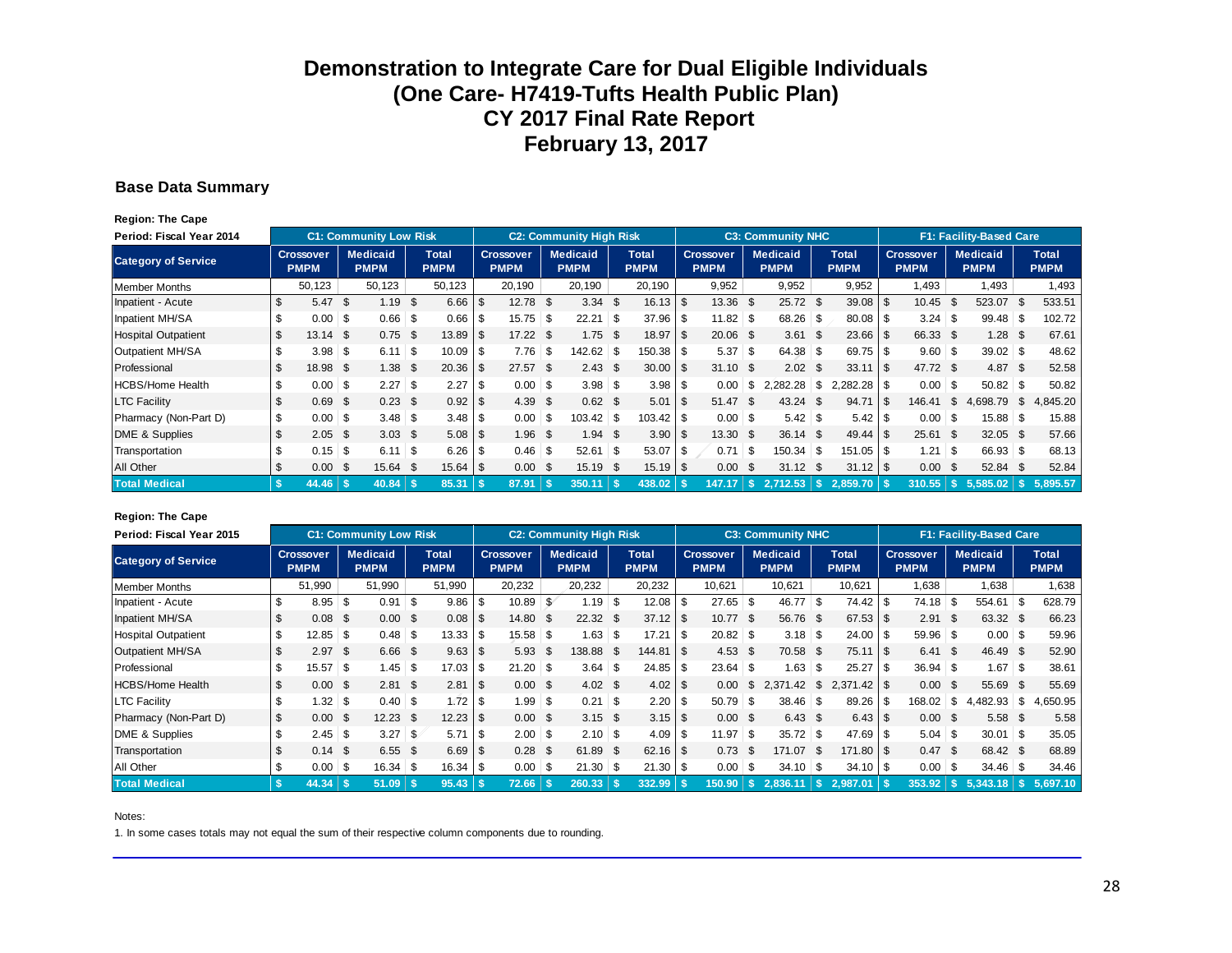#### **Base Data Summary**

**Region: Statewide**

| Period: Fiscal Year 2014   |     |                                 |      | <b>C1: Community Low Risk</b>  |            |                      |      |                          |      | <b>C2: Community High Risk</b> |                |                             |      |                                 |      | <b>C3: Community NHC</b>       |      |                             |      |                                 |              | <b>F1: Facility-Based Care</b> |                      |
|----------------------------|-----|---------------------------------|------|--------------------------------|------------|----------------------|------|--------------------------|------|--------------------------------|----------------|-----------------------------|------|---------------------------------|------|--------------------------------|------|-----------------------------|------|---------------------------------|--------------|--------------------------------|----------------------|
| <b>Category of Service</b> |     | <b>Crossover</b><br><b>PMPM</b> |      | <b>Medicaid</b><br><b>PMPM</b> |            | Total<br><b>PMPM</b> |      | Crossover<br><b>PMPM</b> |      | <b>Medicaid</b><br><b>PMPM</b> |                | <b>Total</b><br><b>PMPM</b> |      | <b>Crossover</b><br><b>PMPM</b> |      | <b>Medicaid</b><br><b>PMPM</b> |      | <b>Total</b><br><b>PMPM</b> |      | <b>Crossover</b><br><b>PMPM</b> |              | <b>Medicaid</b><br><b>PMPM</b> | Total<br><b>PMPM</b> |
| <b>Member Months</b>       |     | 665,851                         |      | 665,851                        |            | 665,851              |      | 218,541                  |      | 218.541                        |                | 218,541                     |      | 140,486                         |      | 140,486                        |      | 140,486                     |      | 19,649                          |              | 19,649                         | 19,649               |
| Inpatient - Acute          |     | 5.05                            | - \$ | 1.09                           | -\$        | $6.14$ \ \ \$        |      | 11.80 S                  |      | 4.30                           | \$             | 16.10                       | \$   | 14.46                           | \$   | 30.06 \$                       |      | 44.51                       | - \$ | 14.58                           | \$           | ,332.74                        | \$<br>1,347.32       |
| Inpatient MH/SA            |     | 0.13                            | - \$ | 0.14                           | $\vert$ \$ | 0.28                 |      | $22.79$ \$               |      | 19.93                          | \$             | 42.73                       | \$   | 16.35                           | \$   | $59.24$ \$                     |      | $75.59$ \ \$                |      | 7.01                            | \$           | ,243.73                        | \$<br>.250.74        |
| <b>Hospital Outpatient</b> |     | 15.69                           | -\$  | 0.96                           | \$         | 16.65                |      | $20.27$ \$               |      | 1.18                           | -S             | 21.45                       | \$   | 24.30                           | - \$ | $2.20\  \  \, $$               |      | $26.50$ \$                  |      | 49.51 \$                        |              | 0.86                           | \$<br>50.37          |
| Outpatient MH/SA           |     | $5.77$ \ \$                     |      | 5.91                           | <b>\$</b>  | 11.68                |      | $9.36$ \$                |      | 146.93 \$                      |                | 156.29                      | -S   | 7.05                            | \$   | 68.28 \$                       |      | $75.33$ \ \ \$              |      | 6.59                            | \$           | $27.90$ \$                     | 34.49                |
| Professional               |     | 17.63                           | -\$  | 2.54                           | \$         | 20.16                | l \$ | 25.86 \$                 |      | 8.39                           | $\mathfrak{L}$ | 34.25                       | \$   | $30.92$ \$                      |      | 4.84                           | - \$ |                             |      | 39.89                           | - \$         | 3.57                           | \$<br>43.45          |
| <b>HCBS/Home Health</b>    |     | 0.00                            | - \$ |                                |            |                      |      | $0.00$ \$                |      | $8.45$ \ \ \$                  |                | 8.45                        | \$   | 0.00                            | \$   | 2,273.95                       | \$   | $2,273.95$ \$               |      | 0.00                            | ၊ \$         | $34.79$ \$                     | 34.79                |
| <b>LTC Facility</b>        |     | 0.74                            | \$   | 0.38                           | -\$        | $1.12$   \$          |      | 1.77S                    |      | 0.69                           | -S             | 2.46                        | \$   | 32.50                           | - \$ | $32.17$ \$                     |      | 64.67                       | - \$ | 120.42                          | \$           | 4.188.73                       | \$<br>4.309.15       |
| Pharmacy (Non-Part D)      | \$  | 0.00                            | ၊ န  |                                |            |                      |      | $0.00$ \$                |      | 13.17                          | \$             | 13.17                       | \$   | 0.00                            | \$   | $5.97$ \\$                     |      | 5.97                        | - \$ |                                 |              | $5.55$ \ \$                    | 5.55                 |
| DME & Supplies             |     | 1.96                            | \$   | 3.26                           | - \$       | 5.21                 |      | 1.57                     | - \$ | $2.48$ \$                      |                | 4.05                        | \$   | 11.52                           | - \$ | 32.11                          | - \$ | $43.64$ \ \ \$              |      | 7.92                            | - \$         | 35.91                          | \$<br>43.83          |
| Transportation             |     | 0.06                            | ၊ န  |                                |            | $4.88$ \ \ \$        |      | $0.23$ \$                |      | $38.45$ \$                     |                | 38.68                       | \$   | 0.29                            | \$   | $92.54$ \$                     |      |                             |      | $0.92$ \$                       |              | $57.38$ \$                     | 58.30                |
| All Other                  |     | 0.00                            | \$   | 14.80                          | -\$        |                      |      | $0.00 \text{ }$ \$       |      | 18.93                          | - \$           | 18.93                       | - \$ | 0.00                            | \$   | 35.96                          | - \$ | 35.96                       |      | 0.00                            | - \$         | 46.34                          | \$<br>46.34          |
| <b>Total Medical</b>       | -\$ | 47.03                           |      | 41.51                          | ∣\$        | 88.54                |      | 93.65                    |      | 262.91                         |                | 356.57                      |      | 137.38                          |      | 2.637.32                       |      | $2.774.70$ S                |      | 246.84                          | $\mathbf{s}$ | 6.977.50                       | 7.224.34             |

#### **Region: Statewide**

| Period: Fiscal Year 2015   |                                 | <b>C1: Community Low Risk</b>  |            |                             |      |                                 |      | <b>C2: Community High Risk</b> |      |                             |     |                                 |      | <b>C3: Community NHC</b>       |     |                             |          |                                 |      | <b>F1: Facility-Based Care</b> |              |                             |
|----------------------------|---------------------------------|--------------------------------|------------|-----------------------------|------|---------------------------------|------|--------------------------------|------|-----------------------------|-----|---------------------------------|------|--------------------------------|-----|-----------------------------|----------|---------------------------------|------|--------------------------------|--------------|-----------------------------|
| <b>Category of Service</b> | <b>Crossover</b><br><b>PMPM</b> | <b>Medicaid</b><br><b>PMPM</b> |            | <b>Total</b><br><b>PMPM</b> |      | <b>Crossover</b><br><b>PMPM</b> |      | <b>Medicaid</b><br><b>PMPM</b> |      | <b>Total</b><br><b>PMPM</b> |     | <b>Crossover</b><br><b>PMPM</b> |      | <b>Medicaid</b><br><b>PMPM</b> |     | <b>Total</b><br><b>PMPM</b> |          | <b>Crossover</b><br><b>PMPM</b> |      | Medicaid<br><b>PMPM</b>        |              | <b>Total</b><br><b>PMPM</b> |
| Member Months              | 595,900                         | 595,900                        |            | 595,900                     |      | 193,747                         |      | 193,747                        |      | 193,747                     |     | 144,352                         |      | 144,352                        |     | 144,352                     |          | 19,258                          |      | 19,258                         |              | 19,258                      |
| Inpatient - Acute          | \$<br>5.06                      | \$                             |            | 6.27                        | \$   | $10.40$ \$                      |      | 4.65                           | း    | 15.05                       | \$  | 15.96                           | \$   | $27.92$ \$                     |     | 43.88                       | l \$     | 30.20                           | \$   | ,366.11                        | \$           | .396.30                     |
| Inpatient MH/SA            | \$<br>0.13                      | \$<br>0.05                     | - \$       |                             |      | $22.46$ \$                      |      | $20.43$ \$                     |      | 42.89                       | \$  | 13.85                           | - \$ | 54.55 \$                       |     | $68.40$ \ \ \$              |          | 9.75                            | \$   | 1,126.15                       | $\mathbb{S}$ | 135.90                      |
| <b>Hospital Outpatient</b> | \$<br>15.75                     | \$<br>1.02                     | 5          |                             |      | $19.14$ \$                      |      |                                |      | 20.45                       | \$  | 24.20                           | \$   | 1.97                           | -\$ | 26.17                       | l \$     | $50.45$ \$                      |      | 0.97                           | \$           | 51.42                       |
| Outpatient MH/SA           | 4.61                            | \$<br>6.48                     | - \$       | $11.09$ \ \$                |      | 7.51                            | - \$ | 151.17                         | - \$ | 158.67                      | \$  | 5.24                            | \$   | 67.63 \$                       |     | 72.87                       | <b>S</b> | 4.33                            | \$   | 29.60                          | $\mathbb{S}$ | 33.93                       |
| Professional               | \$<br>13.71                     | \$<br>2.21                     | \$         | 15.92                       | l \$ | $18.82$ \$                      |      | $7.60$ \$                      |      | 26.42                       | \$  | 20.73                           | \$   | 3.43                           | -S  |                             |          | $25.64$ \$                      |      | 2.61                           | \$           | 28.25                       |
| <b>HCBS/Home Health</b>    | \$<br>0.00                      | \$<br>3.44                     | - \$       |                             |      | $0.00 \,$ \$                    |      | $8.24$ \$                      |      | 8.24                        | -\$ | 0.00                            | \$   | 2.479.92                       | \$  |                             |          | 0.00                            | \$.  | 30.45                          | \$           | 30.45                       |
| <b>LTC Facility</b>        | \$<br>0.82                      | \$<br>0.35                     | $\sqrt{S}$ | 1.17                        | l \$ | $1.68$ \$                       |      | $0.81$ \ \$                    |      | 2.48                        | \$  | 29.06                           | \$   | $30.87$ \$                     |     | $59.93$ \$                  |          | 135.34                          | \$   | 4,242.90                       | \$           | 4,378.24                    |
| Pharmacy (Non-Part D)      | \$<br>0.00                      | \$<br>4.93                     | - \$       |                             |      | $0.00 \text{ }$ \$              |      | $3.41 \text{ } $s$             |      | 3.41                        | -\$ | $0.00 \,$ \$                    |      | $6.32$ \$                      |     |                             |          | $0.00\quad$ \$                  |      | 3.88                           | - \$         | 3.88                        |
| DME & Supplies             | \$<br>2.07                      | \$<br>3.57                     | \$         |                             |      |                                 |      | $2.70$ \$                      |      | 4.41                        | \$  | 10.36                           | \$   | $32.73$ \$                     |     | $43.10$ \ \$                |          | 5.14                            | - \$ | $35.78$ \$                     |              | 40.92                       |
| Transportation             | 0.06                            | \$<br>5.14                     | - \$       |                             |      | $0.22$ \$                       |      | 48.23 \$                       |      | 48.46                       | \$  | 0.24                            | \$   | 97.94 \$                       |     | $98.18$ \ \ \$              |          | 1.09                            | -\$  | 57.41                          | - \$         | 58.50                       |
| All Other                  | \$<br>0.00                      | \$<br>17.88                    | 5          |                             |      | $0.00$ \ \$                     |      | $22.64$ \$                     |      | 22.64                       | \$  | 0.00                            | \$   | $36.90$ \$                     |     | $36.90$ \$                  |          | 0.00                            | - \$ | 56.86                          | - S          | 56.86                       |
| <b>Total Medical</b>       | 42.21                           | 46.29                          |            | 88.50 \$                    |      | 81.94                           |      | 271.19                         |      | 353.12                      |     | 119.65                          |      | 2.840.19                       | -\$ |                             |          | 261.95                          | S.   | 6.952.71                       | 45           | 7.214.67                    |

Notes: